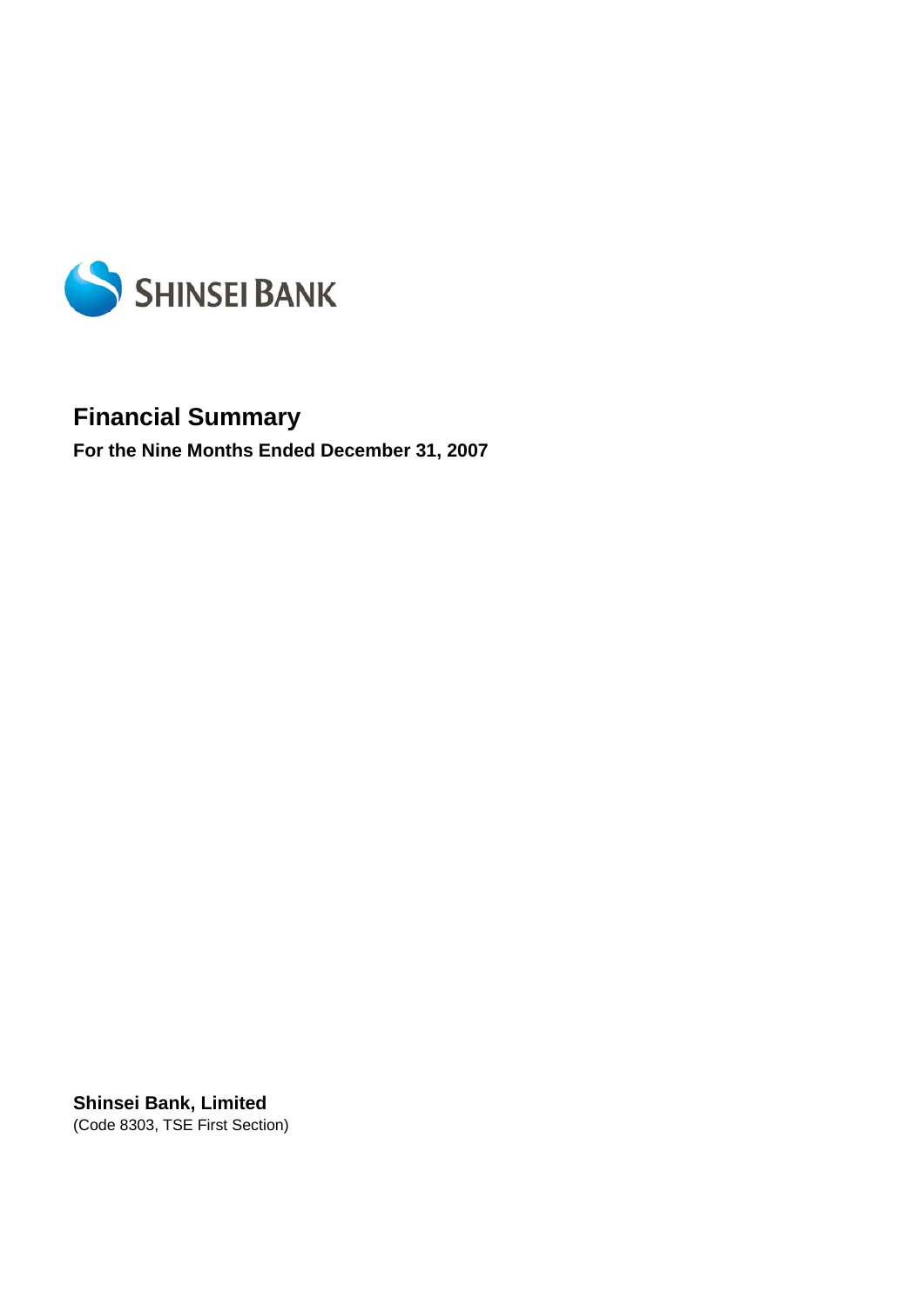#### **Contents Page**

The following discussion should be read in conjunction with the consolidated and non-consolidated financial statements prepared in accordance with generally accepted accounting principles in Japan for banks. Except as otherwise indicated, the financial information in the following discussion is based on the consolidated financial statements. Financial and operational data that are stated in multiples of 0.1 billion yen have been truncated. All percentages have been rounded to the nearest 0.1%.

Shinki Co., Ltd. (Shinki) accounted for as a 36.4% equity-method affiliate for the six months ended September 30, 2007 and its financials were recorded as a single line consolidation in total revenue under Shinsei Bank's management accounting. Resulting from the subscription to the rights offering of Shinki on December 13, 2007, Shinki and its two subsidiaries became 67.7% owned consolidated subsidiaries and those financial results for the third quarter of fiscal year 2007, beginning from October 1, 2007, are recorded as a subsidiary, net of minority interests.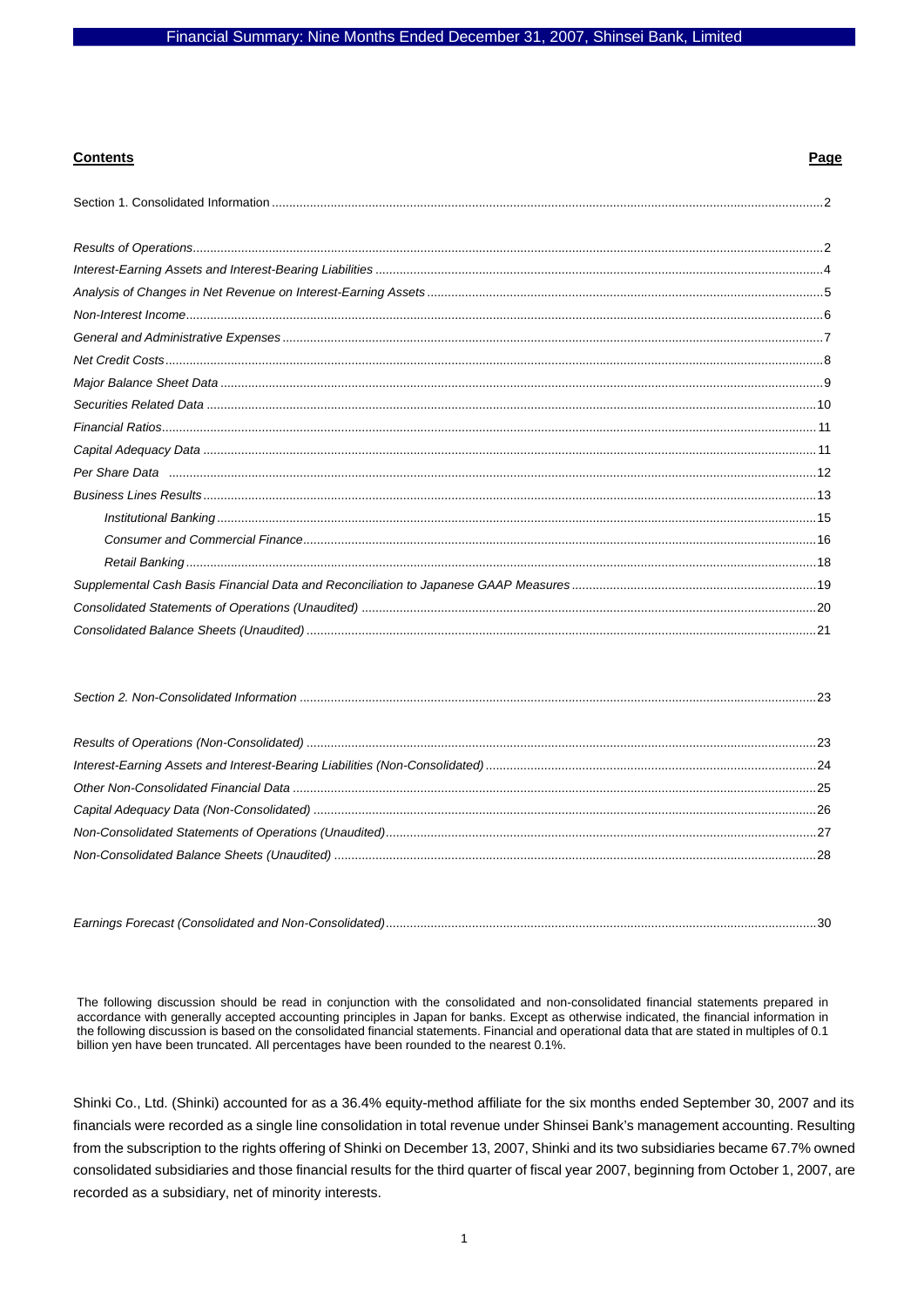## **Section 1. Consolidated Information**

## *Results of Operations* (1)

|                                                                     | (billions of yen, except percentages) |                         |                |                 |  |
|---------------------------------------------------------------------|---------------------------------------|-------------------------|----------------|-----------------|--|
|                                                                     | 3Q (9 Months)<br><b>FY2007</b>        | 3Q (9 Months)<br>FY2006 | $\%$<br>Change | FY2006          |  |
| Net interest income                                                 | 97.1                                  | 74.1                    | 31.1           | 95.4            |  |
| Non-interest income                                                 | 111.7                                 | 141.6                   | (21.1)         | 172.8           |  |
| Net fees and commissions                                            | 32.4                                  | 35.5                    | (8.8)          | 46.4            |  |
| Net trading income                                                  | 8.5                                   | 14.6                    | (41.8)         | 17.8            |  |
| Net other business income                                           | 70.7                                  | 91.4                    | (22.6)         | 108.5           |  |
| <b>Total revenue</b>                                                | 208.9                                 | 215.7                   | (3.2)          | 268.3           |  |
| General and administrative expenses                                 | 117.6                                 | 112.5                   | 4.5            | 149.9           |  |
| <b>Ordinary business profit</b>                                     | 91.3                                  | 103.2                   | (11.6)         | 118.3           |  |
| Net credit costs                                                    | 40.7                                  | 19.6                    | 107.5          | 51.9            |  |
| Amortization of goodwill and other intangible assets <sup>(2)</sup> | 9.4                                   | 15.4                    | (39.0)         | 20.8            |  |
| Other gains (losses)                                                | 17.8                                  | (8.4)                   |                | $(111.3)^{(3)}$ |  |
| Income taxes (benefit)                                              | 9.8                                   | (0.0)                   |                | (21.3)          |  |
| Minority interests in net income of subsidiaries                    | 15.6                                  | 12.5                    | 24.5           | 16.6            |  |
| Net income (loss)                                                   | 33.5                                  | 47.1                    | (28.9)         | (60.9)          |  |
| Cash basis net income <sup>(4)</sup>                                | 42.0                                  | 60.1                    | (30.1)         | $35.3$ (5)      |  |

(1) Represents results based on management accounting basis.

(2) In our consolidated financial statements, amortization of goodwill and other intangible assets is recorded in total general and administrative expenses from fiscal year 2006. (3) Includes, in addition to amortization of goodwill and other intangible assets, impairment of goodwill and other intangible assets related to APLUS of 95.1 billion yen at March 31

(4) Excludes amortization of goodwill and other intangible assets, net of tax benefit, related to the acquisition of consumer and commercial finance companies.

(5) Excludes impairment of goodwill and other intangible assets related to APLUS, net of tax benefit, of 78.8 billion yen.

Note 1: Quarterly information is available in the Quarterly Data Book

Shinsei Bank reported "total revenue" for the first nine months of fiscal year 2007 of 208.9 billion yen, 6.8 billion yen or 3.2% lower than in the first nine months of the previous fiscal year largely due to mark-downs relating to the U.S. residential mortgage portfolio, absence of gain on the sale of Shinsei's investment in BlueBay Asset Management Limited (BlueBay) of 11.6 billion yen recorded during the nine months of the last fiscal year and net loss in Shinki Co., Ltd. (Shinki) during the first half of this fiscal year prior to it becoming a subsidiary. This was partly offset by inclusion of Shinki's revenue of 7.0 billion yen for the three months ended December 31, 2007.

"General and administrative expenses" during the first nine months of fiscal year 2007 were 117.6 billion yen, 5.1 billion yen higher than the first nine months of the prior fiscal year. This resulted in an expense-to-revenue ratio of 56.3% for the nine months ended December 31, 2007, as compared to an expense-to-revenue ratio of 52.1% in the first nine months of fiscal year 2006.

"Net credit costs" of 40.7 billion yen for the first nine months of fiscal year 2007 were 21.1 billion higher than the same period in the last fiscal year largely due to additional reserves of approximately 10.8 billion yen (or approximately 95 million dollars) relating to the U.S. residential mortgage portfolio and higher credit provisions in Consumer and Commercial

Finance businesses amounting to 36.2 billion yen, an increase of 4.7 billion yen compared to the same period in the previous fiscal year.

"Amortization of goodwill and intangible assets" associated with the acquisition of consumer and commercial finance companies was 9.4 billion yen for the nine months ended December 31, 2007 as compared with 15.4 billion yen in the first nine months of the previous fiscal year. The decline largely relates to the significant write-down of goodwill and other intangible assets related to APLUS as of March 31, 2007.

During the first nine months of fiscal year 2007, gains from the sale of Life Housing Loan Co., Ltd. (Life Housing Loan) of 20.3 billion yen were recorded and impacted "other gains" and "income taxes". The contribution net of taxes amounted to 10.3 billion yen.

"Minority interests in net income of subsidiaries" for the first nine months of fiscal year 2007 amounting to 15.6 billion yen largely reflected dividends paid on perpetual preferred securities, minority interests relating to APLUS' preferred shareholders, subsidiaries of Shinseigin Finance Co., Ltd. and Shinki.

As a result, consolidated "net income" was 33.5 billion yen in the first nine months of fiscal year 2007, as compared to 47.1 billion yen during the same period in the previous fiscal year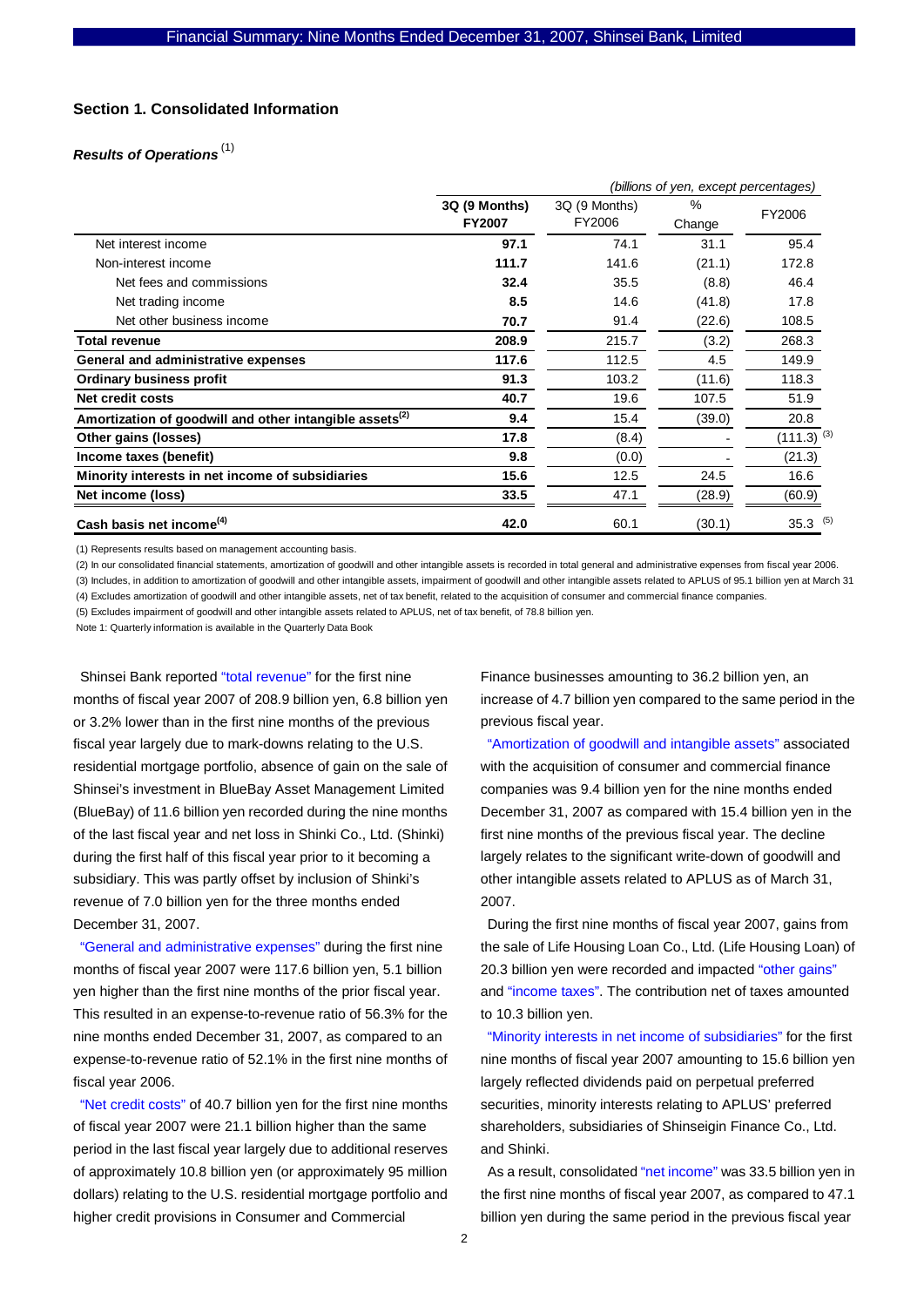and consolidated "cash basis net income" for the first nine months of fiscal year 2007 was 42.0 billion yen. The "cash basis net income" is calculated by excluding amortization of

goodwill and intangible assets, net of tax benefit, from net income under Japanese generally accepted accounting principles (JGAAP).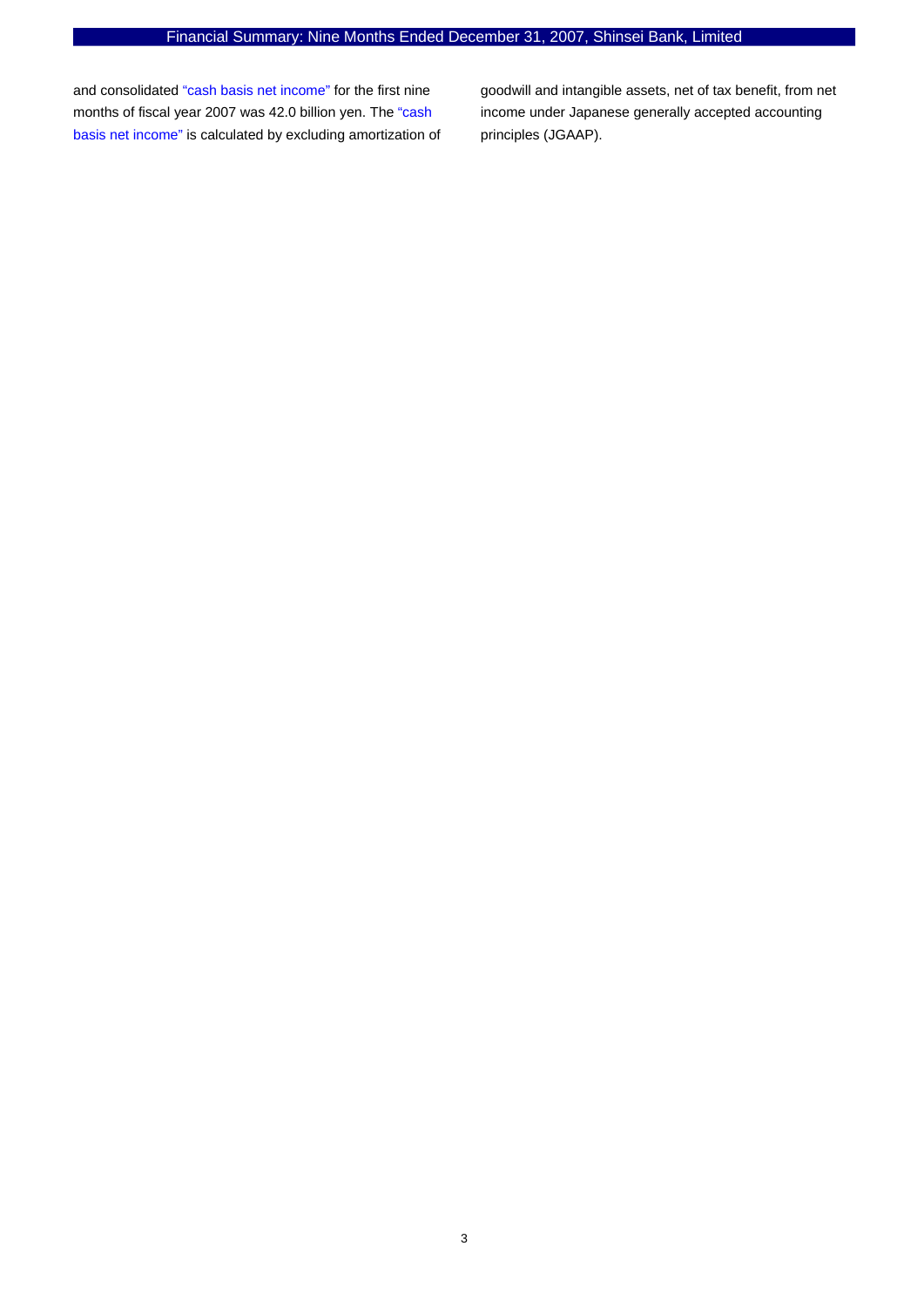#### *Interest-Earning Assets and Interest-Bearing Liabilities*

|                                                                                         |                         |          |                          |                          |                              |                          | (billions of yen, except percentages) |                |                          |
|-----------------------------------------------------------------------------------------|-------------------------|----------|--------------------------|--------------------------|------------------------------|--------------------------|---------------------------------------|----------------|--------------------------|
|                                                                                         | 3Q (9 Months)<br>FY2007 |          | 3Q (9 Months)<br>FY2006  |                          | FY2006                       |                          |                                       |                |                          |
|                                                                                         | Average                 |          | Yield/rate               | Average                  |                              | Yield/rate               | Average                               |                | Yield/rate               |
|                                                                                         | balance                 | Interest | (%)                      | balance Interest         |                              | (% )                     | balance Interest                      |                | (%)                      |
| Interest-earning assets <sup>(1)</sup> :                                                |                         |          |                          |                          |                              |                          |                                       |                |                          |
| Loans and bills discounted                                                              | 5.414.5                 | 136.6    | 3.36                     | 4.474.6                  | 92.5                         | 2.75                     | 4,613.4                               | 126.8          | 2.75                     |
| Leased assets and installment receivables (1)                                           | 774.9                   | 39.5     | 6.79                     | 838.3                    | 38.2                         | 6.05                     | 831.3                                 | 51.1           | 6.15                     |
| <b>Securities</b>                                                                       | 2,099.4                 | 32.4     | 2.06                     | 1,711.7                  | 23.9                         | 1.86                     | 1,750.6                               | 32.3           | 1.85                     |
| Other interest-earning assets (2)(3)                                                    | 936.8                   | 10.5     | n.m. <sup>(5)</sup>      | 705.7                    | 9.9                          | n.m. <sup>(5)</sup>      | 721.4                                 | 13.6           | n.m. <sup>(5)</sup>      |
| Total revenue on interest-earning assets (1)                                            | 9,225.7                 | 219.2    | 3.16                     | 7,730.4 164.7            |                              | 2.83                     | 7,916.8 223.9                         |                | 2.83                     |
| Interest-bearing liabilities:                                                           |                         |          |                          |                          |                              |                          |                                       |                |                          |
| Deposits, including negotiable certificates of deposit                                  | 5,695.5                 | 35.5     | 0.83                     | 4,671.9                  | 23.2                         | 0.66                     | 4,834.0                               | 34.3           | 0.71                     |
| <b>Debentures</b>                                                                       | 683.1                   | 2.4      | 0.47                     | 824.5                    | 2.2                          | 0.37                     | 795.6                                 | 3.0            | 0.38                     |
| Subordinated debt                                                                       | 470.8                   | 11.6     | 3.29                     | 377.7                    | 6.0                          | 2.14                     | 399.5                                 | 9.8            | 2.47                     |
| Borrowed money and corporate bonds                                                      | 1,151.4                 | 13.4     | 1.56                     | 1,125.1                  | 8.2                          | 0.97                     | 1,118.1                               | 11.8           | 1.06                     |
| Other interest-bearing liabilities <sup>(2)</sup>                                       | 1,135.1                 | 19.4     | n.m. <sup>(5)</sup>      | 582.5                    | 12.5                         | n.m. <sup>(5)</sup>      | 674.4                                 | 18.2           | n.m. <sup>(5)</sup>      |
| Total expense on interest-bearing liabilities                                           | 9,136.1                 | 82.5     | 1.20                     | 7,581.9                  | 52.4                         | 0.92                     | 7,821.8                               | 77.3           | 0.99                     |
| Non interest-bearing sources of funds:                                                  |                         |          |                          |                          |                              |                          |                                       |                |                          |
| Non interest-bearing (assets) liabilities, net                                          | (560.6)                 |          |                          | (656.6)                  |                              |                          | (654.3)                               |                |                          |
| Total equity $-$ Minority interests in subsidiaries <sup>(4)</sup>                      | 650.2                   |          | ٠                        | 805.1                    |                              |                          | 749.4                                 |                |                          |
| Total interest-bearing liabilities and                                                  |                         |          |                          |                          |                              |                          |                                       |                |                          |
| non interest-bearing sources of funds                                                   | 9,225.7                 |          |                          | 7,730.4                  |                              |                          | 7,916.8                               |                |                          |
| Net interest margin <sup>(1)</sup>                                                      |                         |          | 1.96                     |                          | $\overline{a}$               | 1.91                     |                                       | $\overline{a}$ | 1.84                     |
| Impact of non interest-bearing sources                                                  | ٠                       |          | 0.01                     |                          | $\qquad \qquad \blacksquare$ | 0.02                     |                                       | $\overline{a}$ | 0.01                     |
| Net revenue/yield on interest-earning assets <sup>(1)</sup>                             |                         | 136.7    | 1.97                     |                          | 112.3                        | 1.93                     |                                       | 146.6          | 1.85                     |
| Reconciliation of total revenue on interest-earning<br>assets to total interest income: |                         |          |                          |                          |                              |                          |                                       |                |                          |
| Total revenue on interest-earning assets                                                | 9,225.7                 | 219.2    | 3.16                     | 7,730.4                  | 164.7                        | 2.83                     | 7,916.8                               | 223.9          | 2.83                     |
| Less: Income on leased assets and installment receivables                               | 774.9                   | 39.5     | 6.79                     | 838.3                    | 38.2                         | 6.05                     | 831.3                                 | 51.1           | 6.15                     |
| Total interest income                                                                   | 8.450.8                 | 179.7    | 2.83                     | 6.892.1                  | 126.5                        | 2.44                     | 7.085.5                               | 172.8          | 2.44                     |
| Total interest expense                                                                  |                         | 82.5     | $\overline{\phantom{a}}$ | $\overline{\phantom{a}}$ | 52.4                         | $\overline{\phantom{a}}$ |                                       | 77.3           | $\overline{\phantom{a}}$ |
| Net interest income                                                                     |                         | 97.1     | ÷,                       | $\blacksquare$           | 74.1                         | L.                       | $\overline{a}$                        | 95.4           | $\overline{a}$           |

(1) Includes leased assets and installment receivables and related yields.

(2) Other interest-earning assets and other interest-bearing liabilities include interest swaps and funding swaps.

(3) Represents average balance of other interest-earning assets after deducting average balance of non interest-bearing deposits.

(4) Represents a simple average of the balance at the end of the current period and the balance at the end of the previous period.

(5) n.m. is not meaningful.

Note 1: Quarterly information is available in the Quarterly Data Book

"Net revenue on interest-earning assets" includes net interest income as well as revenue earned on the average balance of leased assets and installment receivables. We consider income on leased assets and installment receivables to be a component of interest income, but Japanese GAAP does not include income on leased assets and installment receivables in net interest income. Under Japanese GAAP, therefore, income on leased assets and installment receivables is reported in "net other business income" in our consolidated statement of income.

"Net revenue on interest-earning assets" for the nine months ended December 31, 2007 was 136.7 billion yen, an increase of 24.4 billion yen compared to the first nine months of the prior fiscal year. "Total revenue on interest-earning

assets" increased by 54.5 billion yen and "total interest expense" increased by 30.1 billion yen in the first nine months of fiscal year 2007, respectively, from the first nine months of the previous fiscal year. The "net yield on interest-earning assets" was 1.97% in the first nine months of fiscal year 2007, compared with 1.93% for the same period in the prior fiscal year, and increased from a "net yield on interest-earning assets" of 1.85% for fiscal year 2006.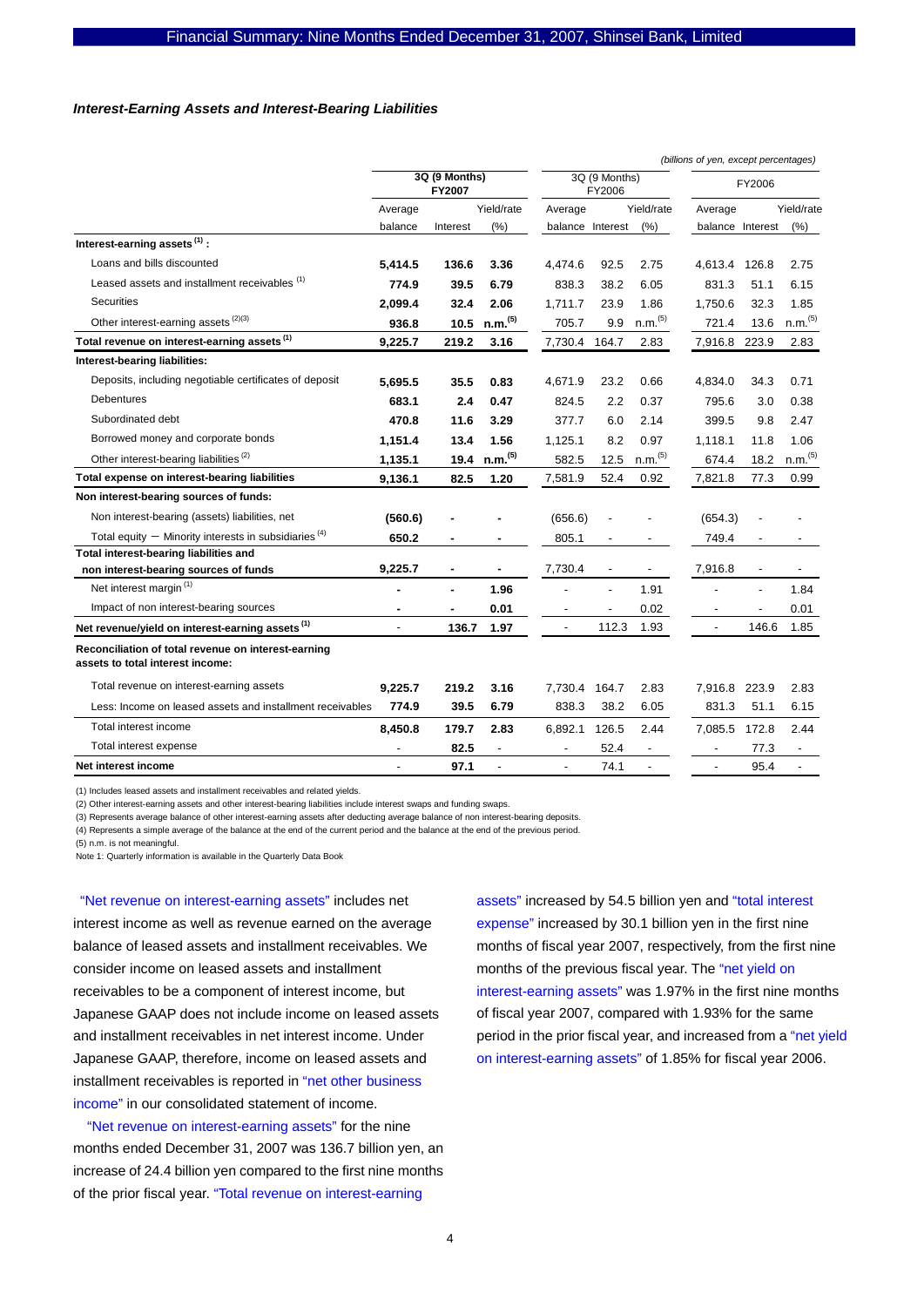#### *Analysis of Changes in Net Revenue on Interest-Earning Assets*

|                                                                                         |                              | (billions of yen) |               |  |
|-----------------------------------------------------------------------------------------|------------------------------|-------------------|---------------|--|
|                                                                                         | Due to<br>change in $^{(1)}$ |                   |               |  |
|                                                                                         |                              |                   |               |  |
| From the nine months ended December 31, 2006 to the nine months ended December 31, 2007 | Volume                       | Rate              | Net<br>Change |  |
| Increase (decrease) in interest revenue:                                                |                              |                   |               |  |
| Loans and bills discounted                                                              | 19.4                         | 24.6              | 44.1          |  |
| Leased assets and installment receivables                                               | (2.8)                        | 4.2               | 1.3           |  |
| <b>Securities</b>                                                                       | 5.4                          | 3.0               | 8.5           |  |
| Other interest-earning assets                                                           | 3.2                          | (2.6)             | 0.5           |  |
| Total revenue on interest-earning assets                                                |                              |                   | 54.5          |  |
| Increase (decrease) in interest expenses:                                               |                              |                   |               |  |
| Deposits, including negotiable certificates of deposit                                  | 5.0                          | 7.2               | 12.3          |  |
| <b>Debentures</b>                                                                       | (0.3)                        | 0.5               | 0.1           |  |
| Subordinated debt                                                                       | 1.5                          | 4.0               | 5.5           |  |
| Borrowed money and corporate bonds                                                      | 0.1                          | 5.0               | 5.2           |  |
| Other interest-bearing liabilities                                                      | 11.9                         | (5.0)             | 6.8           |  |
| Total expense on interest-bearing liabilities                                           |                              |                   | 30.1          |  |
| Net increase in net revenue on interest-earning assets                                  |                              |                   | 24.4          |  |
| Reconciliation of total revenue on interest-earning assets to total interest income:    |                              |                   |               |  |
| Total revenue on interest-earning assets                                                |                              |                   | 54.5          |  |
| Less: Income on leased assets and installment receivables                               |                              |                   | 1.3           |  |
| Total interest income                                                                   |                              |                   | 53.2          |  |
| Total interest expenses                                                                 |                              |                   | 30.1          |  |
| Net increase in net interest income                                                     |                              |                   | 23.0          |  |

(1) The changes in interest income and expense for each category are divided into the portion of change attributable to the variance in volume or rate for that category. The attribution of the volume variance is calculated by multiplying the change in volume by the previous year's rate. The attribution of the rate variance is calculated by multiplying the change in rate by the current year's balance.

The 54.5 billion yen increase in "total revenue on interest-earning assets" in the first nine months of fiscal year 2007 is attributable primarily to higher volume of and yield on loans and bills discounted. The increase in the average balance of loans and bills discounted was primarily the result of an increase in demand for institutional loans and growth in retail housing loans.

The 30.1 billion yen increase in "total interest expense" was primarily due to the increased average rates on and increased average balances of deposits, negotiable certificates of deposit (NCD) and subordinated debt and an increase in "other interest-bearing liabilities". The increase in deposits and NCD interest expense was primarily due to an increase in the average rate to 0.83% for the first nine months of fiscal year 2007 from 0.66% for the same period in the previous fiscal year that reflected an interest rate increase by the Bank of Japan and, to a lesser extent, an increase in the average balance to 5,695.5 billion yen from

4,671.9 billion yen.

The increase in subordinated debt interest expense was due to an increase in the average rate, which was 3.29% for the nine months ended December 31, 2007 compared to 2.14% for the same period in the previous fiscal year and, to a lesser extent, an increase in the average balance outstanding to 470.8 billion yen for the nine months ended December 31, 2007 compared to 377.7 billion yen for same period in the previous fiscal year. The increase in the average balance outstanding was primarily due to an increase in subordinated debt related to the issuance of £400 million of Upper Tier 2 Perpetual Subordinated Notes in December 2006. The interest expense increase of 6.8 billion yen in "other interest-bearing liabilities" primarily relates to funding through call money and interest and currency swap expenses associated with foreign currency-denominated and overseas transactions.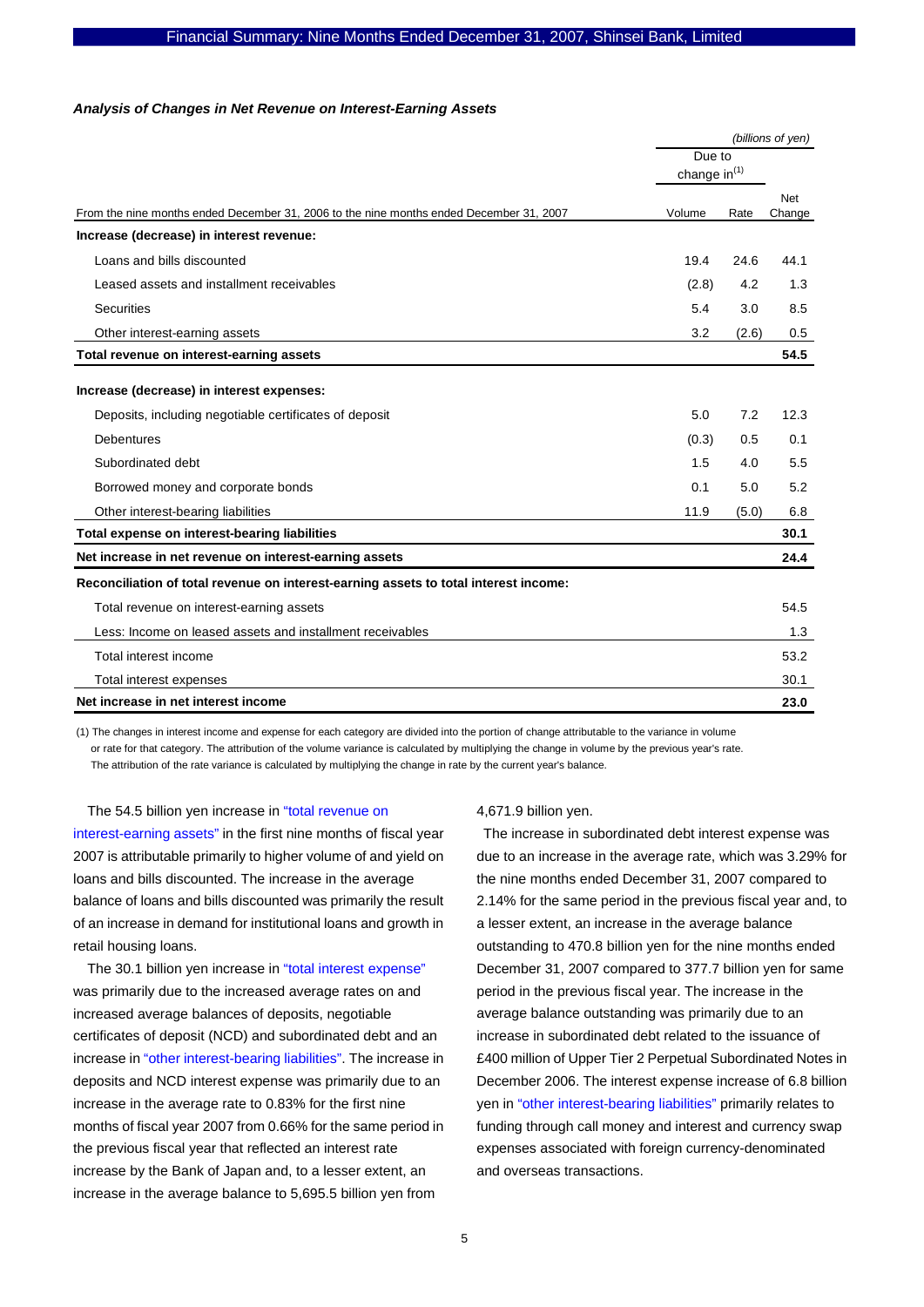#### *Non-Interest Income*

|                                                     | (billions of yen, except percentages) |                         |                |  |
|-----------------------------------------------------|---------------------------------------|-------------------------|----------------|--|
|                                                     | 3Q (9 Months)<br><b>FY2007</b>        | 3Q (9 Months)<br>FY2006 | $\%$<br>Change |  |
| Net fees and commissions                            | 32.4                                  | 35.5                    | (8.8)          |  |
| Net trading income                                  | 8.5                                   | 14.6                    | (41.8)         |  |
| Net other business income                           | 70.7                                  | 91.4                    | (22.6)         |  |
| Income on leased assets and installment receivables | 39.5                                  | 38.2                    | 3.5            |  |
| <b>Total non-interest income</b>                    | 111.7                                 | 141.6                   | (21.1)         |  |

"Total non-interest income" for the nine months ended December 31, 2007 amounted to 111.7 billion yen, a decline of 29.9 billion yen or 21.1 % compared to the first nine months of the previous fiscal year. This included revenue from fees and commissions, trading and other non-interest sources, including revenue from leased assets and installment receivables. For purposes of analysis of results of operations, "income on leased assets and installment receivables" is included in the discussion of "net revenue on interest-earning assets" because such income is considered to be similar in character to interest income.

"Net fees and commissions" mainly includes fees on non-recourse real estate finance, consumer finance related guarantees and other financing products and commissions on sales of asset management products. "Net fees and commissions" of 32.4 billion yen were earned in the nine months ended December 31, 2007, a decrease of 3.1 billion yen compared to the same period the previous year. However Retail Banking's asset management business continues to grow with total fees of 7.9 billion yen during the first nine months of fiscal year 2007, an increase of 1.7 billion yen from the first nine months in the previous fiscal year.

"Net trading income" reflects revenues from customer-driven transactions as well as transactions undertaken for trading purposes. During the first nine months of fiscal year 2007, "net trading income" was 8.5 billion yen, a decline of 6.1 billion yen from the same period in the previous fiscal year. The decline in the "net trading income" resulted partly from a decrease in option income from 5.0

billion yen to 1.2 billion yen generated in connection with interest-linked structured deposits provided mainly to retail customers due to lower demand for the product.

"Net other business income" for the first nine months ended December 31, 2007 was 70.7 billion yen. This included income of 39.5 billion yen from the leased assets and installment receivables businesses of APLUS and Showa Leasing. Excluding such income, "net other business income" for the first nine months of fiscal year 2007 was 31.2 billion yen, a decline of 21.9 billion yen from the same period in the previous fiscal year. The "net other business income" includes, among other things, revenue associated with credit trading activities. During the nine months ended December 31, 2007, this business completed 29 new credit trading transactions with an aggregate investment amount of 74.3 billion yen and generated total revenue of 18.1 billion yen. The decline of "net other business income" is partly attributable to Shinsei Bank's equity in the non-consolidated net loss of Shinki, an equity-method affiliate until the first half of this fiscal year, amounting to 6.8 billion yen, net of consolidation adjustments. The net loss of Shinki was 1.4 billion yen higher than the same period last fiscal year. From October 1, 2007, Shinki became a 67.7% owned consolidated subsidiary and its financial results for the third quarter of fiscal year 2007 are recorded as a subsidiary, net of minority interests.

In addition, upfront fees from currency-linked structured deposits provided to retail customers declined 1.6 billion yen from 4.7 billion yen to 3.1 billion yen.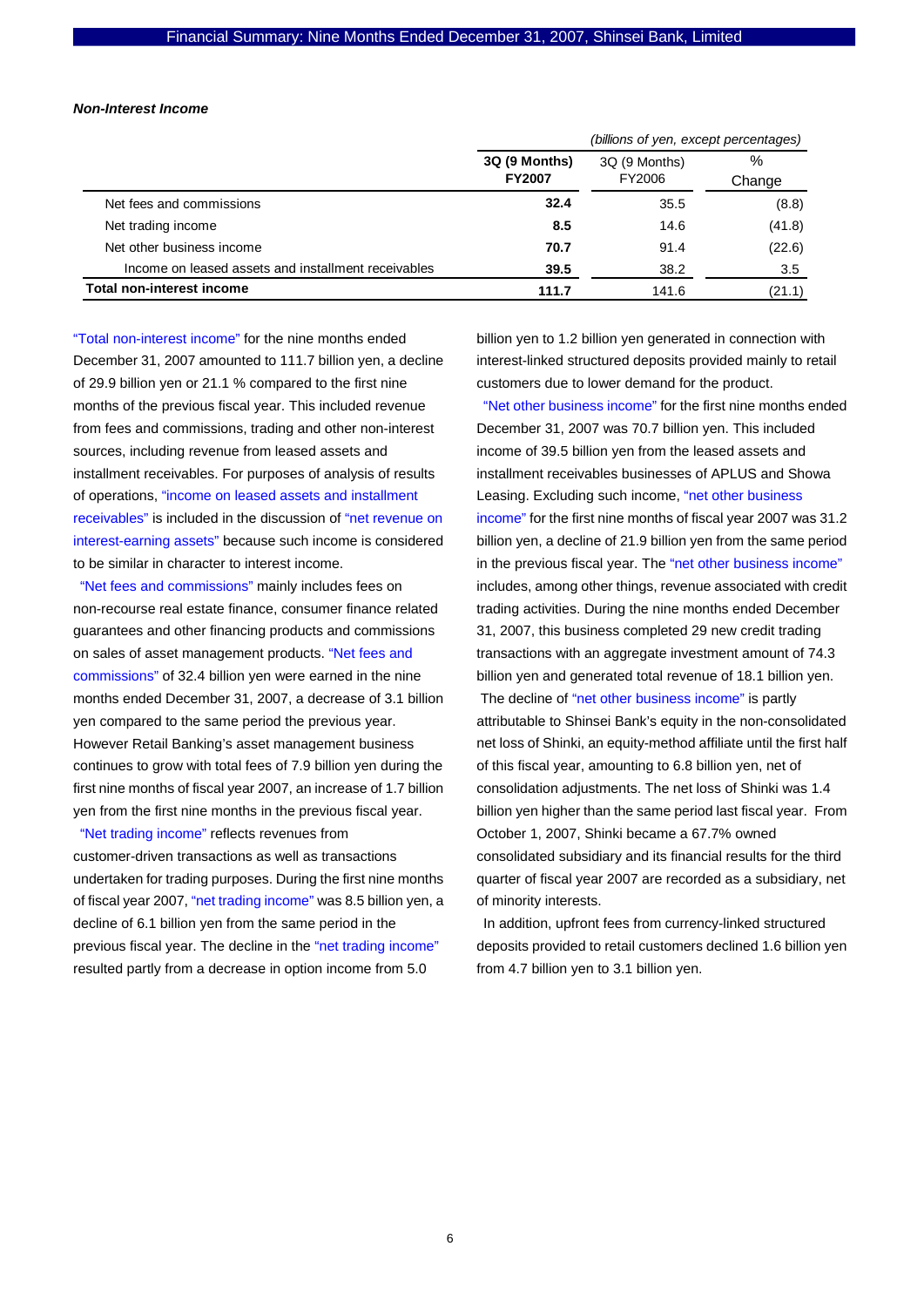#### *General and Administrative Expenses*

|                                           |               | (billions of yen, except percentages) |        |  |  |
|-------------------------------------------|---------------|---------------------------------------|--------|--|--|
|                                           | 3Q (9 Months) | 3Q (9 Months)                         | ℅      |  |  |
|                                           | <b>FY2007</b> | FY2006                                | Change |  |  |
| Personnel expenses                        | 48.9          | 48.1                                  | 1.6    |  |  |
| Premises expenses                         | 13.8          | 12.8                                  | 8.1    |  |  |
| Technology and data processing expenses   | 15.9          | 14.8                                  | 7.4    |  |  |
| Advertising expenses                      | 7.4           | 7.8                                   | (5.0)  |  |  |
| Consumption and property taxes            | 5.9           | 5.5                                   | 6.2    |  |  |
| Deposit insurance premium                 | 2.5           | 2.1                                   | 20.8   |  |  |
| Other general and administrative expenses | 22.9          | 21.1                                  | 8.6    |  |  |
| General and administrative expenses       | 117.6         | 112.5                                 | 4.5    |  |  |

Note 1: Quarterly information is available in the Quarterly Data Book

"General and administrative expenses" of 117.6 billion yen in the first nine months of fiscal year 2007 were 5.1 billion yen higher compared to same period in the previous fiscal year. Expenses required in the Institutional and Retail Banking businesses to support business growth and inclusion of Shinki's expenses for the third quarter of this fiscal year amounted to 2.9 billion yen. The expense increase was partly offset by continual expense rationalization and restructuring activities in APLUS. As a result, for the nine months ended December 31, 2007, the expense-to-revenue ratio was 56.3% as compared to an expense-to-revenue ratio of 52.1% in the first nine months of fiscal year 2006.

"Personnel expenses" of 48.9 billion yen were 0.7 billion yen higher than in the first nine months of the previous fiscal year. The increase was largely due to new employees hired

in the Institutional Banking business to support its business expansion and the inclusion of Shinki's personnel expenses for the three months ended December 31, 2007. This was partly offset by a lower "personnel expense" in APLUS reflecting expense savings realized through a voluntary retirement program initiated during fiscal year 2006.

"Non-personnel expenses" increased by 4.3 billion yen compared to the same period last year. The increase was largely related to customer-driven activities such as the deposit insurance premium on retail deposits, consumption tax and other outsourcing expenses and inclusion of Shinki's non-personnel expenses for the three months ended December 31, 2007. The advertising expenses were 0.3 billion yen lower than the same period last fiscal year reflecting optimization of advertising activities in the Retail Banking business.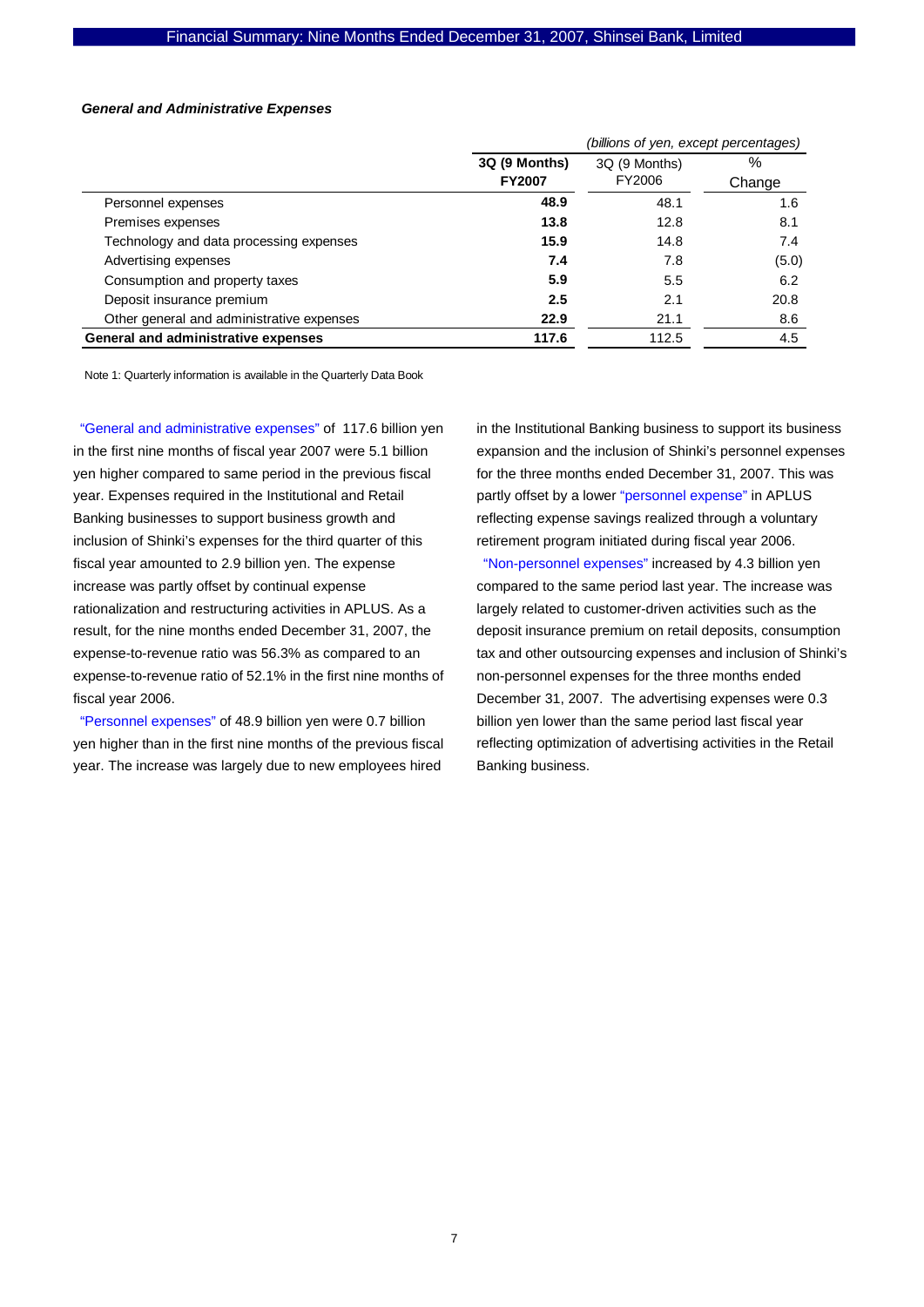## *Net Credit Costs*

|                                                                                   |                                | (billions of yen, except percentages) |                |  |  |
|-----------------------------------------------------------------------------------|--------------------------------|---------------------------------------|----------------|--|--|
|                                                                                   | 3Q (9 Months)<br><b>FY2007</b> | 3Q (9 Months)<br>FY2006               | $\%$<br>Change |  |  |
| Losses on write-off of loans                                                      | 0.2                            | 0.4                                   | (43.6)         |  |  |
| Net provision (reversal) of reserve for loan losses:                              | 37.3                           | 18.1                                  | 105.4          |  |  |
| Net (reversal) provision of general reserve for loan losses                       | (8.3)                          | 29.5                                  |                |  |  |
| Net (reversal) provision of specific reserve for loan losses                      | 45.6                           | (11.3)                                |                |  |  |
| Net (reversal) provision of reserve for loan losses to<br>restructuring countries | (0.0)                          | 0.0                                   |                |  |  |
| Net provision of specific reserve for other credit losses                         | 1.0                            | 0.0                                   | 2.939.3        |  |  |
| Other credit costs relating to leasing business                                   | 2.1                            | 0.9                                   | 120.5          |  |  |
| <b>Net credit costs</b>                                                           | 40.7                           | 19.6                                  | 107.5          |  |  |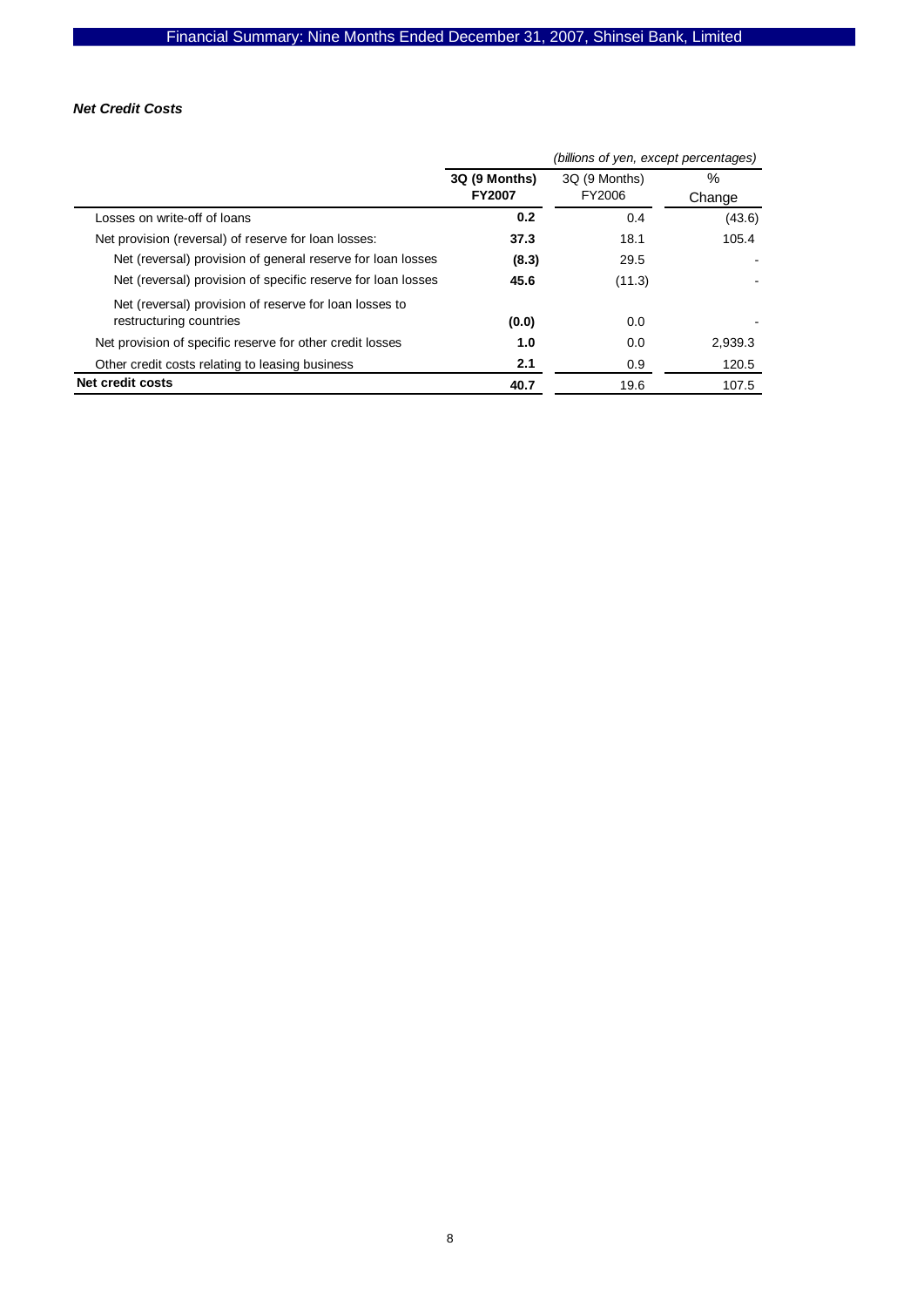## *Major Balance Sheet Data*

|                                                       | (billions of yen, except percentages) |          |        |          |         |
|-------------------------------------------------------|---------------------------------------|----------|--------|----------|---------|
|                                                       | <b>Dec 31</b>                         | Dec 31   | $\%$   | Mar 31   | %       |
|                                                       | 2007                                  | 2006     | Change | 2007     | Change  |
| Call Ioans                                            | 544.7                                 | 71.0     | 667.2  | 43.1     | 1,163.8 |
| Other monetary claims purchased                       | 467.0                                 | 383.1    | 21.9   | 366.5    | 27.4    |
| Monetary assets held in trust                         | 400.4                                 | 494.6    | (19.0) | 502.3    | (20.3)  |
| <b>Securities</b>                                     | 2,047.8                               | 1,880.0  | 8.9    | 1,854.6  | 10.4    |
| Loans and bills discounted                            | 5,503.6                               | 4,977.0  | 10.6   | 5,146.3  | 6.9     |
| Other assets                                          | 1,007.2                               | 884.0    | 13.9   | 870.3    | 15.7    |
| Installment receivables                               | 435.8                                 | 482.9    | (9.8)  | 440.8    | (1.1)   |
| Premises and equipment                                | 367.0                                 | 392.7    | (6.5)  | 382.4    | (4.0)   |
| Tangible leased assets                                | 273.8                                 | 304.2    | (10.0) | 294.4    | (7.0)   |
| Intangible assets                                     | 236.8                                 | 344.0    | (31.2) | 244.1    | (3.0)   |
| Goodwill, net                                         | 144.5                                 | 216.2    | (33.2) | 158.0    | (8.5)   |
| Other intangible assets (1)                           | 24.6                                  | 62.0     | (60.3) | 19.8     | 24.2    |
| Intangible leased assets                              | 40.5                                  | 41.0     | (1.2)  | 41.9     | (3.3)   |
| Customers' liabilities for acceptances and guarantees | 713.0                                 | 773.8    | (7.9)  | 754.4    | (5.5)   |
| Total assets                                          | 11,848.1                              | 10,989.6 | 7.8    | 10,837.6 | 9.3     |
| Deposits and negotiable certificates of deposit       | 6,198.3                               | 5,059.2  | 22.5   | 5,420.9  | 14.3    |
| Debentures and corporate bonds                        | 1,114.1                               | 1,112.6  | 0.1    | 1,103.7  | 0.9     |
| Call money                                            | 751.3                                 | 808.1    | (7.0)  | 692.7    | 8.5     |
| Borrowed money                                        | 1,111.9                               | 1,139.2  | (2.4)  | 1,122.6  | (1.0)   |
| Other liabilities                                     | 549.3                                 | 504.7    | 8.8    | 498.3    | 10.2    |
| Acceptances and guarantees                            | 713.0                                 | 773.8    | (7.9)  | 754.4    | (5.5)   |
| <b>Total liabilities</b>                              | 10,912.0                              | 9,965.8  | 9.5    | 9,904.4  | 10.2    |
| Total equity                                          | 936.0                                 | 1,023.8  | (8.6)  | 933.2    | 0.3     |

(1) Intangible assets recorded through consolidation of APLUS, Showa Leasing and Shinki.

Note 1: Quarterly information is available in the Quarterly Data Book

Shinsei Bank's "loans and bills discounted" balance was 5,503.6 billion yen at the end of December 31, 2007 as compared to 5,146.3 billion yen as at March 31, 2007. Corporate loans decreased 3.7 % to 2,723.1 billion yen; non-recourse real estate finance balance decreased 7.3% to 713.4 billion yen and loans to retail customers, including lending to high net worth individuals, grew 28.4% or 181.6 billion yen to 821.2 billion yen. The loan growth was partly offset by the absence of lending to Life Housing Loan's customers, following the sale of this subsidiary in fiscal year 2007, which amounted to 99.9 billion yen at March 31, 2007.

"Securities" balance as of December 31, 2007 amounted to 2,047.8 billion yen as compared to 1,854.6 billion yen as of March 31, 2007. The increase, in part, relates to investment in foreign bonds to diversify the portfolio.

Shinsei Bank maintains a diversified funding base. Total "deposits and negotiable certificate of deposit" increased 777.4 billion yen or 14.3% to 6,198.3 billion yen in the first nine months ended December 31, 2007. The retail deposits balance, including high net worth customers, totaled 3,826.6 billion yen at December 31, 2007 an increase of 252.8 billion yen compared to March 31, 2007. Although, during the first nine months, 273.4 billion yen of yen-denominated fixed deposits matured which were issued five years ago and a part of the matured deposit balances were reinvested in asset management products. Retail Banking's customer funding represents 60.9% of the Bank's total funding through customer "deposits and negotiable certificate of deposit" and "debentures".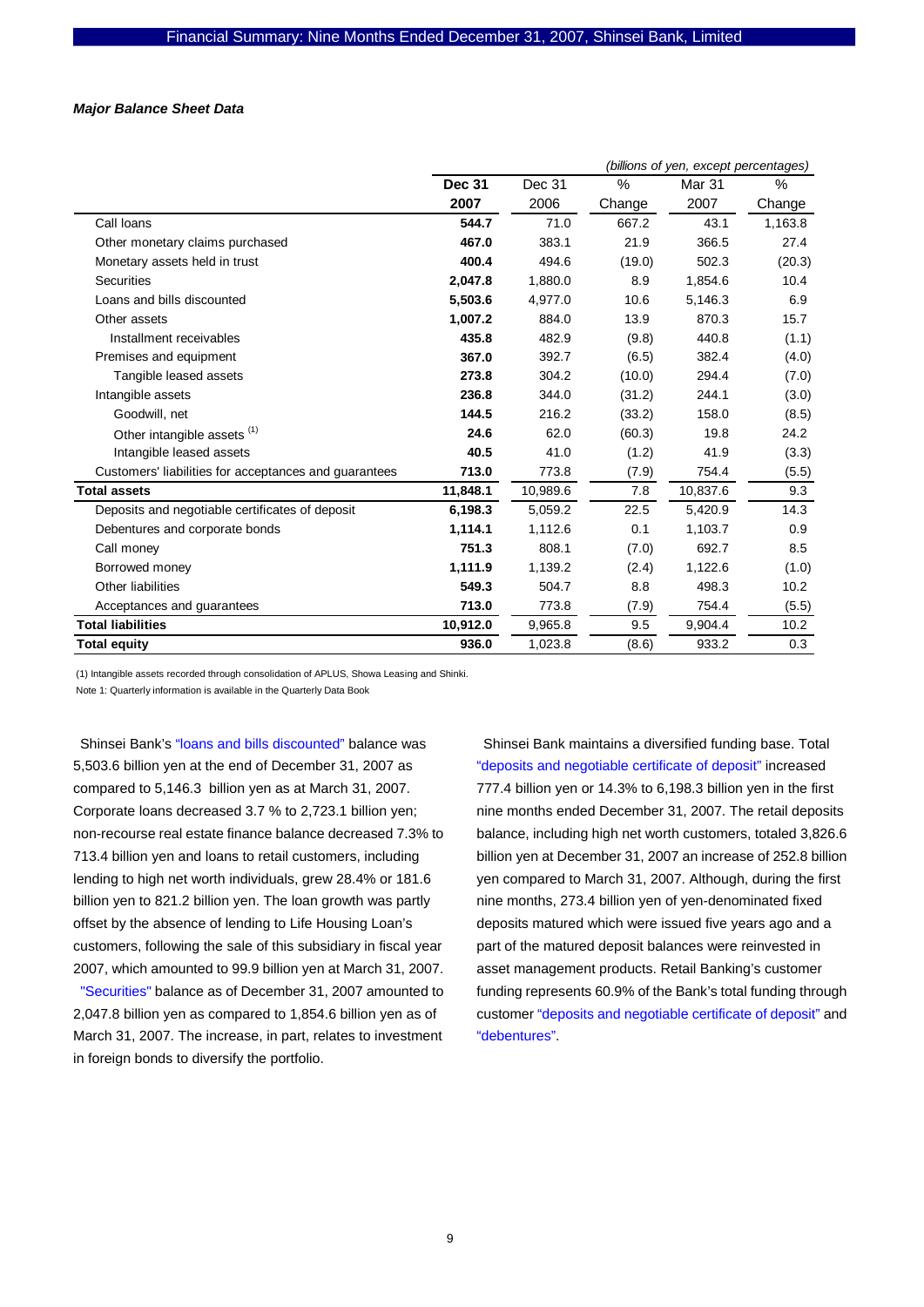## *Securities Related Data*

## **Marketable Securities, at Fair Value (Consolidated)**

| As of December 31, 2007 (Unaudited) |            |        |                                      | (billions of yen)           |
|-------------------------------------|------------|--------|--------------------------------------|-----------------------------|
|                                     | Fair value |        | Net unrealized gain (loss) (a) - (b) |                             |
|                                     |            |        | Gross unrealized gains (a)           | Gross unrealized losses (b) |
| Equity securities (domestic)        | 22.3       | (1.6)  | 1.3                                  | 2.9                         |
| Bonds (domestic)                    | 564.7      | (2.5)  | 0.6                                  | 3.2                         |
| Other $(1)$                         | 542.4      | (9.6)  | 9.6                                  | 19.2                        |
| Total                               | 1,129.5    | (13.8) | 11.5                                 | 25.4                        |
| As of December 31, 2006             |            |        |                                      | (billions of yen)           |
|                                     | Fair value |        | Net unrealized gain (loss) (a) - (b) |                             |
|                                     |            |        | Gross unrealized gains (a)           | Gross unrealized losses (b) |
| Equity securities (domestic)        | 13.7       | 1.3    | 2.6                                  | 1.3                         |
| Bonds (domestic)                    | 623.0      | (3.5)  | 0.2                                  | 3.8                         |
| Other <sup>(1)</sup>                | 403.3      | 9.4    | 10.4                                 | 0.9                         |
| Total                               | 1,040.1    | 7.3    | 13.4                                 | 6.1                         |
| As of March 31, 2007                |            |        |                                      | (billions of yen)           |
|                                     | Fair value |        | Net unrealized gain (loss) (a) - (b) |                             |
|                                     |            |        | Gross unrealized gains (a)           | Gross unrealized losses (b) |
| Equity securities (domestic)        | 22.4       | 1.0    | 2.3                                  | 1.3                         |
| Bonds (domestic)                    | 574.3      | (3.3)  | 0.4                                  | 3.7                         |
| Other <sup>(1)</sup>                | 419.6      | 10.5   | 11.3                                 | 0.8                         |
| Total                               | 1,016.3    | 8.2    | 14.1                                 | 5.9                         |

(1) "Other" mainly consists of foreign debt securities.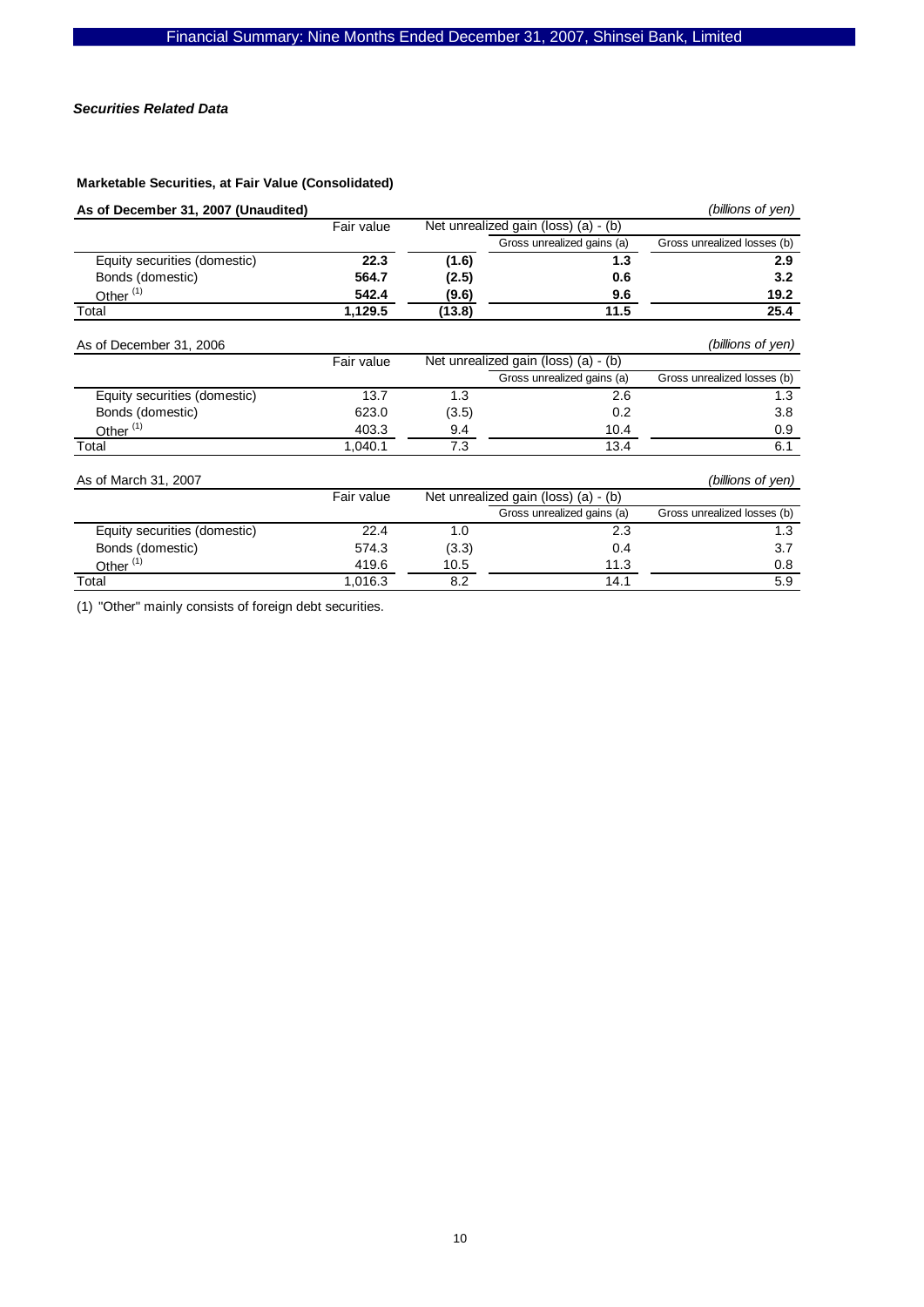#### *Financial Ratios*

|                                                            | 3Q (9 Months)<br><b>FY2007</b> | 3Q (9 Months)<br>FY2006 | FY2006     |
|------------------------------------------------------------|--------------------------------|-------------------------|------------|
| Return on assets <sup>(1)</sup>                            | 0.4% $(4)$                     | $0.6\%$ <sup>(4)</sup>  | (0.6)%     |
| Return on equity <sup>(2)</sup>                            | $8.9\%$ <sup>(4)</sup>         | 11.5% $(4)$             | $(13.4)\%$ |
| Return on equity (fully diluted) <sup>(3)</sup>            | 6.9% $(4)$                     | $7.8\%$ <sup>(4)</sup>  | (8.1)%     |
| Cash basis return on assets <sup>(1)</sup>                 | $0.5\%$ <sup>(4)</sup>         | $0.8\%$ <sup>(4)</sup>  | 0.4%       |
| Cash basis return on equity <sup>(2)</sup>                 | 11.2% $(4)$                    | 14.8% $(4)$             | 7.0%       |
| Cash basis return on equity (fully diluted) <sup>(3)</sup> | $8.6\%$ <sup>(4)</sup>         | $9.9\%$ <sup>(4)</sup>  | 4.7%       |
| Expense-to-revenue ratio $(5)(6)$                          | 56.3%                          | 52.1%                   | 55.9%      |

(1) Return on assets: Net income

BOP: beginning of period

 EOP: end of period (Total assets at the BOP + Total assets at the EOP) / 2

For the calculation of cash basis return on assets, goodwill and other intangibles are excluded from the amount of total assets.

(2) Return on equity:

Net income - dividends on preferred shares

(Total equity eligible for common shareholders at the BOP + Total equity eligible for common shareholders at the EOP) / 2

(3) Return on equity (fully diluted):

| Net income                                                                                |
|-------------------------------------------------------------------------------------------|
| (Total equity at the BOP - Share warrants at the BOP - Minority interests at the BOP) $+$ |

(Total equity at the EOP - Share warrants at the EOP - Minority interests at the EOP)) / 2

(4) Annualized basis.

(5) Management accounting basis.

(6) Expense denotes general and administrative expenses.

Note 1: Quarterly information is available in the Quarterly Data Book

## *Capital Adequacy Data* (1)

|                               | (billions of yen, except percentages) |         |  |  |
|-------------------------------|---------------------------------------|---------|--|--|
|                               | <b>Dec 31</b>                         | Mar 31  |  |  |
|                               | 2007                                  | 2007    |  |  |
| Basic items (Tier I)          | 651.3                                 | 620.8   |  |  |
| Supplementary items (Tier II) | 536.7                                 | 522.0   |  |  |
| Deduction                     | (130.3)                               | (137.7) |  |  |
| Total capital                 | 1,057.6                               | 1,005.0 |  |  |
| Risk assets                   | 8,738.5                               | 7,652.0 |  |  |
| Capital adequacy ratio        | 12.10%                                | 13.13%  |  |  |
| Tier I capital ratio          | 7.45%                                 | 8.11%   |  |  |

(1) Calculated by new standard (BaseI II, F-IRB)

Note 1: Consolidated total required capital is 657.9 billion yen as at December 31, 2007, and 633.5 billion yen as at March 31, 2007. Note 2: Quarterly information is available in the Quarterly Data Book

A "tier I capital ratio" of 7.45% and "capital adequacy ratio" of 12.10% as of December 31, 2007, on a Basel II basis, exceeded Shinsei's corporate targets for maintaining strong capital ratios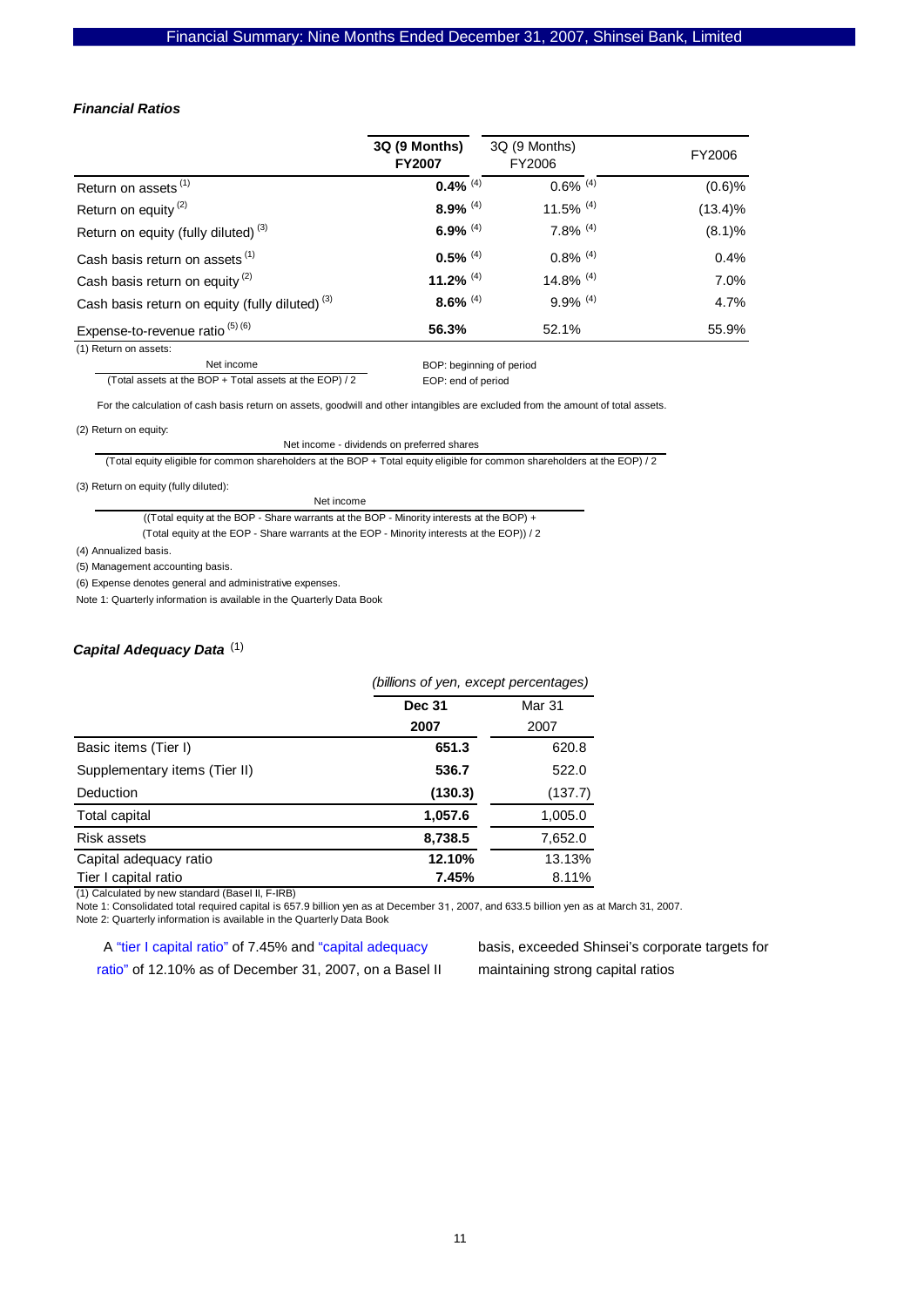#### *Per Share Data*

|                         |                                               |                                |                         |             | (yen, except percentages) |             |
|-------------------------|-----------------------------------------------|--------------------------------|-------------------------|-------------|---------------------------|-------------|
|                         |                                               | 3Q (9 Months)<br><b>FY2007</b> | 3Q (9 Months)<br>FY2006 | %<br>Change | FY2006                    | %<br>Change |
| Common equity           |                                               | 354.44                         | 390.37                  | (9.2)       | 308.60                    | 14.9        |
| Fully diluted equity    |                                               | 355.25                         | 416.47                  | (14.7)      | 355.09                    | 0.0         |
| Basic net income (loss) |                                               | 22.21                          | 33.24                   | (33.2)      | (45.92)                   |             |
| Diluted net income      |                                               | 18.33                          | 24.29                   | (24.5)      | Note <sup>(1)</sup>       |             |
| Cash basis:             |                                               |                                |                         |             |                           |             |
| Basic net income        |                                               | 27.91                          | 42.64                   | (34.5)      | 23.82                     |             |
| Diluted net income      |                                               | 22.97                          | 30.98                   | (25.9)      | 18.41                     |             |
|                         | For calculation of per share data:            |                                |                         |             |                           |             |
| Equity:                 | Number of common shares <sup>(2)</sup>        | 1,577,136,497                  | 1,377,140,253           |             | 1,377,145,285             |             |
|                         | Fully diluted number of shares <sup>(2)</sup> | 1,846,265,385                  | 1,811,582,326           |             | 1,811,061,968             |             |
| Net income:             | Number of common shares <sup>(3)</sup>        | 1,488,414,487                  | 1,381,768,242           |             | 1,380,628,230             |             |
|                         | Fully diluted number of shares <sup>(3)</sup> | 1,829,973,801                  | 1,941,080,746           |             | 1,917,803,242             |             |

(1) Reference information: Diluted net income (loss) for the fiscal year 2006 was (31.79) yen per share.

(2) Outstanding shares at the end of the respective periods.

(3) Weighted average number of outstanding shares during the respective period.

Note 1: Quarterly information is available in the Quarterly Data Book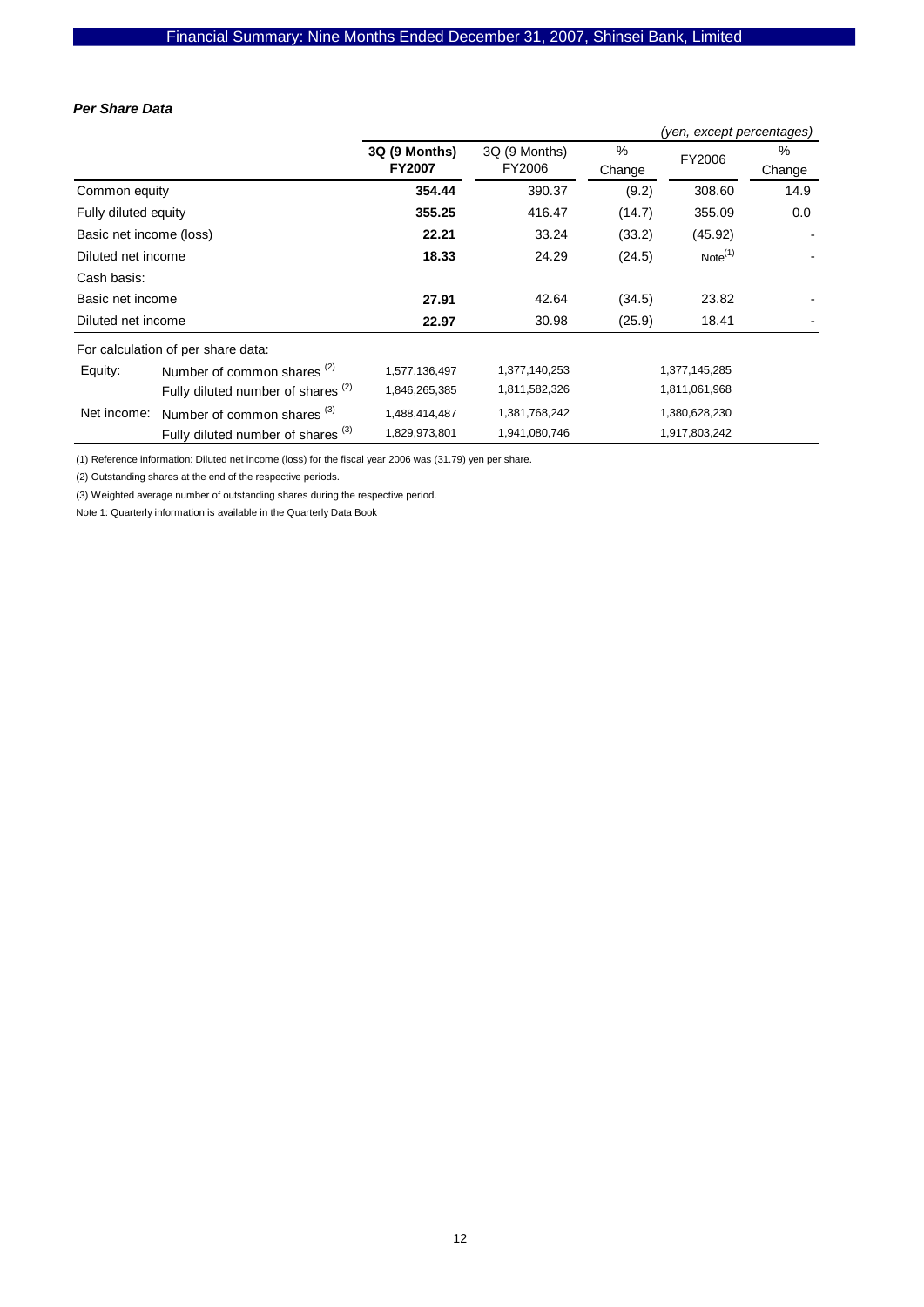#### *Business Lines Results*

|                                                                     |               | (billions of yen, except percentages) |        |
|---------------------------------------------------------------------|---------------|---------------------------------------|--------|
|                                                                     | 3Q (9 Months) | 3Q (9 Months)                         | $\%$   |
|                                                                     | <b>FY2007</b> | FY2006                                | Change |
| <b>Institutional Banking:</b>                                       |               |                                       |        |
| Net interest income                                                 | 29.7          | 21.8                                  | 36.4   |
| Non-interest income                                                 | 51.4          | 72.4                                  | (29.0) |
| <b>Total revenue</b>                                                | 81.2          | 94.2                                  | (13.8) |
| General and administrative expenses                                 | 38.5          | 33.1                                  | 16.2   |
| <b>Ordinary business profit (loss)</b>                              | 42.7          | 61.1                                  | (30.1) |
| <b>Net credit costs</b>                                             | 2.6           | (14.2)                                |        |
| Ordinary business profit (loss) after net credit (recoveries) costs | 40.0          | 75.3                                  | (46.9) |
| <b>Consumer and Commercial Finance:</b>                             |               |                                       |        |
| Net interest income                                                 | 37.7          | 33.8                                  | 11.5   |
| Non-interest income                                                 | 55.6          | 57.7                                  | (3.5)  |
| <b>Total revenue</b>                                                | 93.4          | 91.6                                  | 2.0    |
| General and administrative expenses                                 | 48.3          | 51.2                                  | (5.6)  |
| Ordinary business profit (loss)                                     | 45.0          | 40.3                                  | 11.7   |
| Net credit costs                                                    | 36.2          | 31.5                                  | 15.0   |
| Ordinary business profit (loss) after net credit (recoveries) costs | 8.8           | 8.8                                   | (0.2)  |
| <b>Retail Banking:</b>                                              |               |                                       |        |
| Net interest income                                                 | 15.3          | 13.0                                  | 17.9   |
| Non-interest income                                                 | 10.5          | 14.3                                  | (26.8) |
| Total revenue                                                       | 25.8          | 27.3                                  | (5.5)  |
| <b>General and administrative expenses</b>                          | 30.3          | 28.5                                  | 6.4    |
| <b>Ordinary business profit (loss)</b>                              | (4.4)         | (1.1)                                 | 292.4  |
| Net credit costs                                                    | 0.2           | 0.0                                   | 161.0  |
| Ordinary business profit (loss) after net credit (recoveries) costs | (4.7)         | (1.2)                                 | 283.1  |
| (Reference) Revenue from strucutred deposits                        | 4.4           | 9.7                                   | (54.9) |
|                                                                     |               |                                       |        |
| ALM/Corporate/Other <sup>(1)</sup> :                                |               |                                       |        |
| Net interest income                                                 | 14.2          | 5.3                                   | 166.0  |
| Non-interest income                                                 | (5.8)         | (2.8)                                 | 106.6  |
| <b>Total revenue</b>                                                | 8.3           | 2.5                                   | 233.1  |
| General and administrative expenses                                 | 0.3           | (0.3)                                 |        |
| <b>Ordinary business profit (loss)</b>                              | 8.0           | 2.9                                   | 174.8  |
| Net credit costs                                                    | 1.6           | 2.3                                   | (28.6) |
| Ordinary business profit (loss) after net credit (recoveries) costs | 6.3           | 0.5                                   | 963.5  |
| Total:                                                              |               |                                       |        |
| Net interest income                                                 | 97.1          | 74.1                                  | 31.1   |
| Non-interest income                                                 | 111.7         | 141.6                                 | (21.1) |
| <b>Total revenue</b>                                                | 208.9         | 215.7                                 | (3.2)  |
| General and administrative expenses                                 | 117.6         | 112.5                                 | 4.5    |
| <b>Ordinary business profit (loss)</b>                              | 91.3          | 103.2                                 | (11.6) |
| Net credit costs                                                    | 40.7          | 19.6                                  | 107.5  |
| Ordinary business profit (loss) after net credit (recoveries) costs | 50.5          | 83.6                                  | (39.6) |

(1) ALM/Corporate/Other largely includes results of corporate treasury activities, income from proprietary investments, corporate level expenses and credit costs. Note 1: Quarterly information is available in the Quarterly Data Book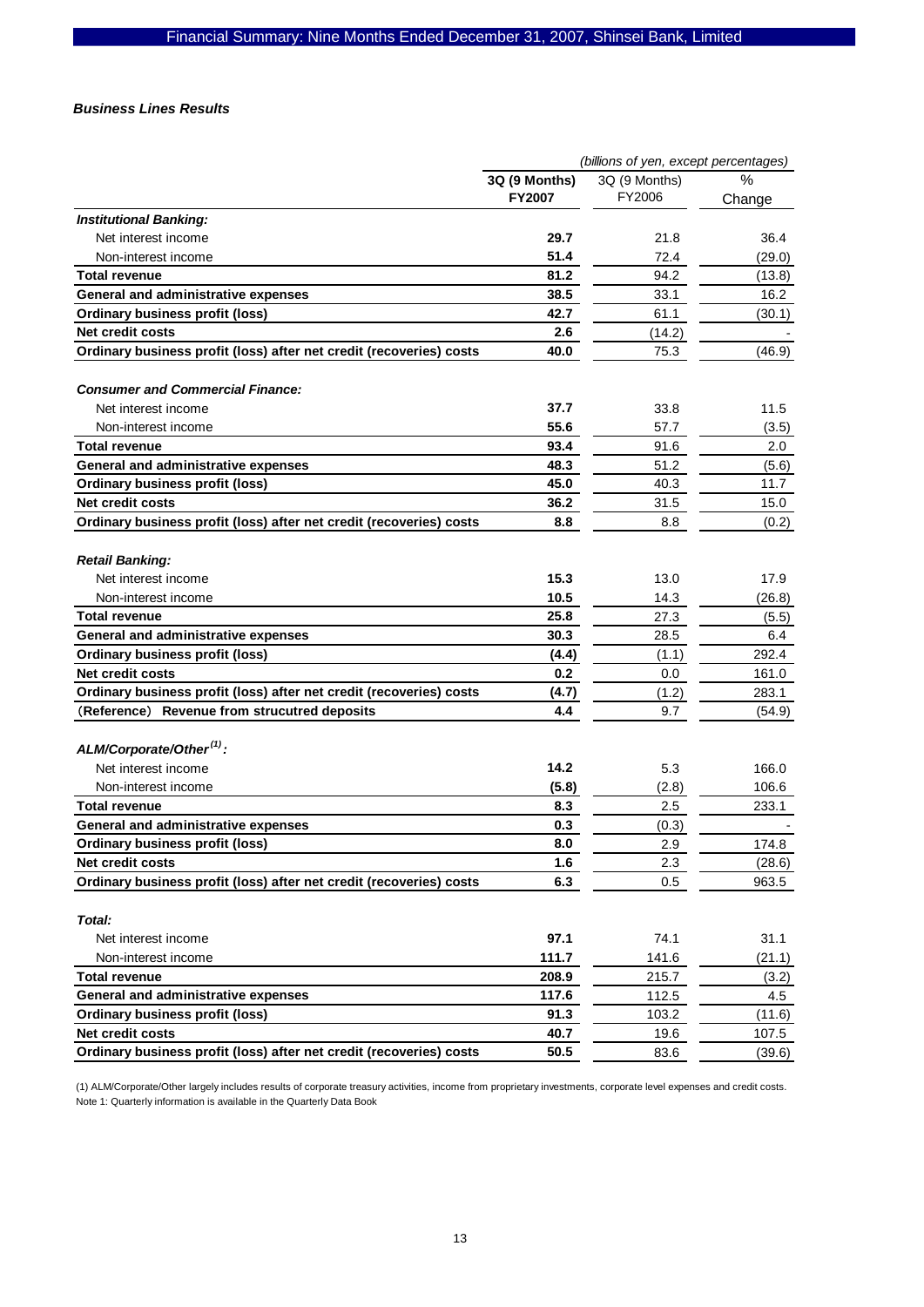Shinsei Bank's business model is based on three strategic pillars: Institutional Banking, Consumer and Commercial Finance (CCF) and Retail Banking. These three pillars cover a broad range of businesses and customer segments which provide the Bank with diversified revenues.

In the first nine months ended December 31, 2007, "ordinary business profit after net credit costs" was 50.5 billion yen, 33.0 billion yen lower than the same period in the previous fiscal year largely due to reserves and mark-downs for exposure to the U.S. residential mortgage market,

absence of gain from sale of Shinsei's investment in BlueBay, and lower revenues in Retail Banking.

 The Institutional Banking business' steady performance was negatively impacted by mark-downs and reserves for exposure to the U.S. residential mortgage market. The Retail Banking business experienced lower revenues mainly attributable to a decline in option income from structured deposits. Shinki recorded net losses in the first half of this fiscal year to account for higher credit provisions and the so-called 'grey-zone" reserves when it was accounted for as an equity method affiliate.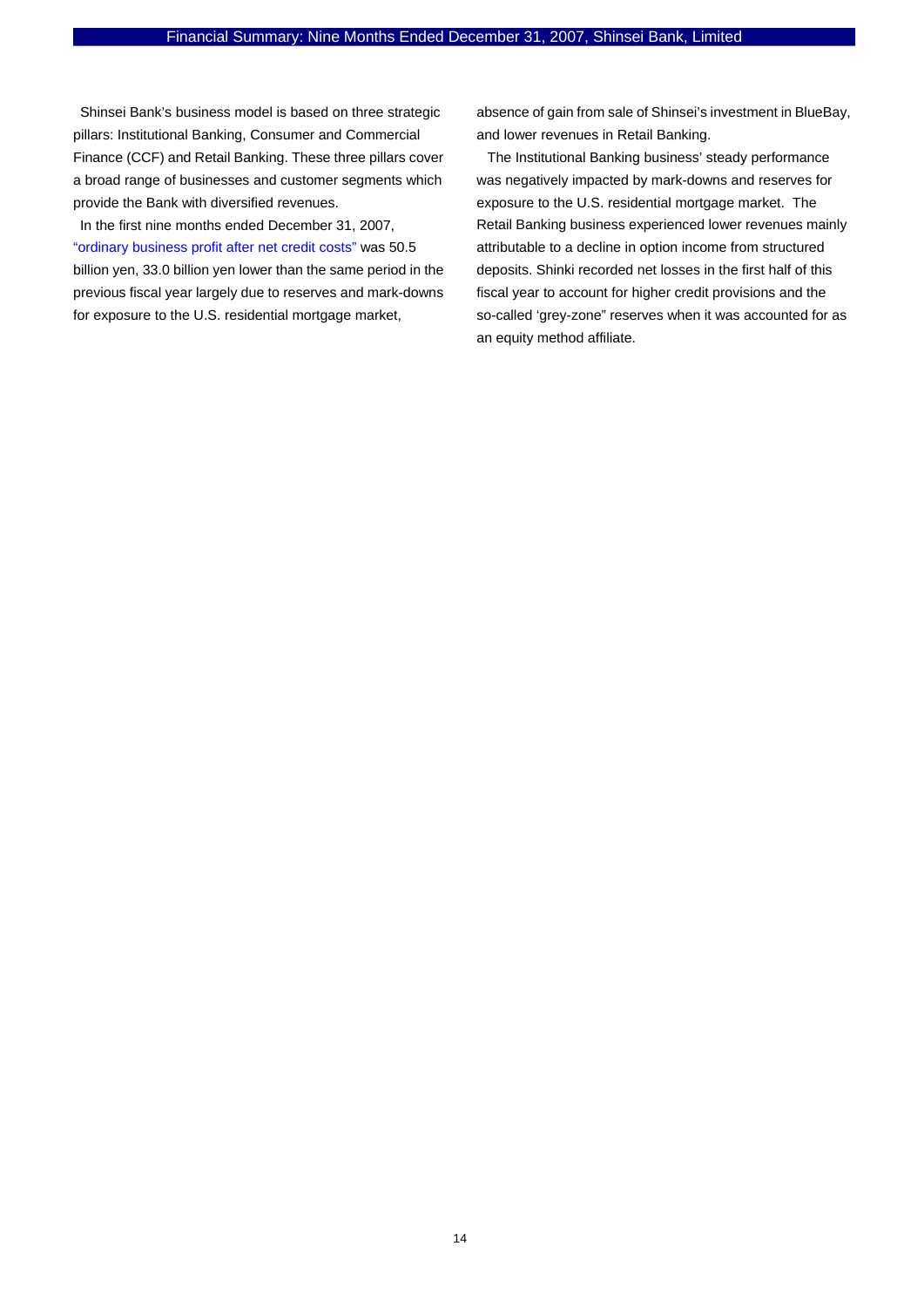## *Institutional Banking*

The Institutional Banking business positions itself as a hybrid commercial and investment bank that provides innovative solutions to institutional customers through an integrated team of relationship managers and product specialists. Revenue diversification ensures earnings stability in this business line. The business generated "total revenue" of 81.2 billion yen in the first nine months of this fiscal year. This is 13.0 billion yen lower than the same period last year mainly due to the absence of gain from investment in BlueBay and mark-downs related to exposure in the U.S. residential mortgage market. The business continued to see an increase in demand for institutional loans and ongoing growth in asset prices contributed to strong performance in the credit trading business. The non-recourse real estate finance business concluded 122 transactions. Non-recourse real estate balance, both loans and bond structures, decreased 2.3 billion yen to 919.8 billion yen in the nine month period ended December 31, 2007. The decrease in the non-recourse real estate balance was due to the securitization of non-recourse loans into commercial mortgage-backed securities in the amount of 165.2 billion yen in the first nine months of this fiscal year. The business generated revenue of 14.2 billion yen as compared to 13.3 billion yen during the same period last fiscal year.

The business momentum in the credit trading business resulted in the conclusion of 29 new transactions with an aggregate investment amount of 74.3 billion yen and generated total revenues of 18.1 billion yen in the first nine

months of fiscal year 2007, an increase of 4.0 billion compared to the same period the previous year.

The Institutional Banking business net exposure, after mark-downs and provisions, to the U.S. residential mortgage market aggregates to less than \$300 million at the end of December 31, 2007. In the first nine months of fiscal year 2007, the business recorded additional reserves and mark-downs amounting to approximately \$202 million (or approximately 22.8 billion yen) and now total cumulative reserves and mark-downs relating to this portfolio aggregate to approximately \$219 million.

In the first nine months of this fiscal year, the "general and administrative expenses" were 38.5 billion yen, a 5.3 billion yen increase compared to the first nine months of the previous fiscal year. The increase was largely due to new employees hired in the business to support its business expansion. As a result, "ordinary business profit" for the first nine months of fiscal year 2007 was 42.7 billion yen, a decline of 18.4 billion yen, or 30.1%, as compared to the same period in the previous fiscal year. The expense-to-revenue ratio of this business was 47.4% for the nine months ended December 31, 2007.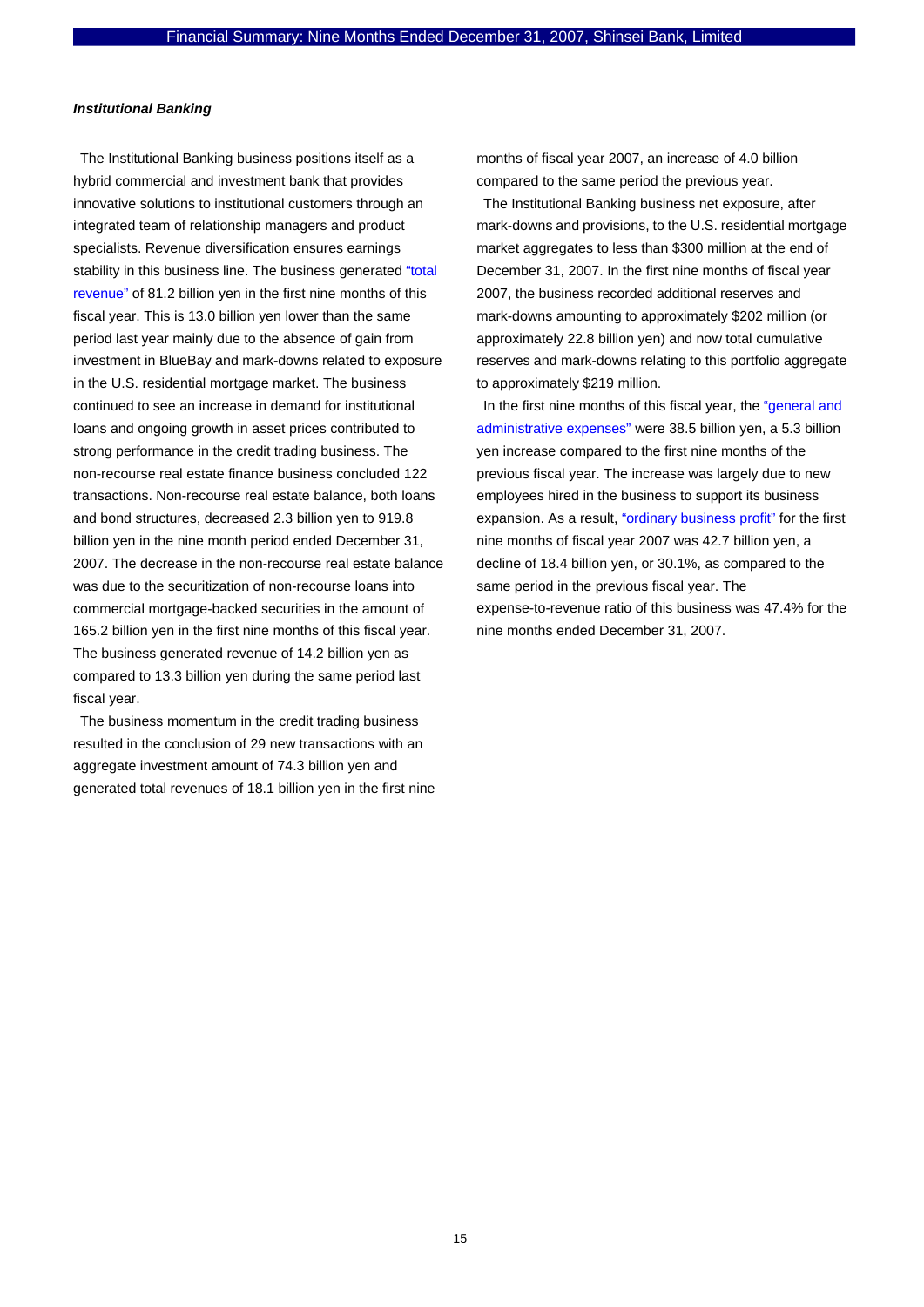## *Consumer and Commercial Finance*  (1)

|                                                                     | (billions of yen, except percentages) |                         |             |  |  |
|---------------------------------------------------------------------|---------------------------------------|-------------------------|-------------|--|--|
|                                                                     | 3Q (9 Months)<br><b>FY2007</b>        | 3Q (9 Months)<br>FY2006 | ℅<br>Change |  |  |
| <b>APLUS:</b>                                                       |                                       |                         |             |  |  |
| Net interest income                                                 | 31.8                                  | 31.1                    | 2.3         |  |  |
| Non-interest income                                                 | 37.0                                  | 40.3                    | (8.2)       |  |  |
| <b>Total revenue</b>                                                | 68.8                                  | 71.5                    | (3.6)       |  |  |
| General and administrative expenses                                 | 33.6                                  | 40.2                    | (16.4)      |  |  |
| <b>Ordinary business profit (loss)</b>                              | 35.2                                  | 31.2                    | 12.8        |  |  |
| <b>Net credit costs</b>                                             | 28.3                                  | 28.0                    | 1.3         |  |  |
| Ordinary business profit (loss) after net credit (recoveries) costs | 6.8                                   | 3.2                     | 112.1       |  |  |
| <b>Showa Leasing:</b>                                               |                                       |                         |             |  |  |
| Net interest income                                                 | (4.5)                                 | (2.7)                   | 68.0        |  |  |
| Non-interest income                                                 | 25.1                                  | 22.1                    | 13.6        |  |  |
| <b>Total revenue</b>                                                | 20.5                                  | 19.4                    | 6.0         |  |  |
| General and administrative expenses                                 | 9.7                                   | 8.4                     | 15.9        |  |  |
| <b>Ordinary business profit (loss)</b>                              | 10.8                                  | 11.0                    | (1.4)       |  |  |
| Net credit costs                                                    | 5.7                                   | 1.8                     | 217.1       |  |  |
| Ordinary business profit (loss) after net credit (recoveries) costs | 5.1                                   | 9.2                     | (44.4)      |  |  |
| Other Subsidiaries <sup>(2)</sup> :                                 |                                       |                         |             |  |  |
| Net interest income                                                 | 10.4                                  | 5.4                     | 92.5        |  |  |
| Non-interest income                                                 | (6.4)                                 | (4.7)                   | 36.9        |  |  |
| Total revenue                                                       | 3.9                                   | 0.7                     | 467.2       |  |  |
| General and administrative expenses                                 | 5.0                                   | 2.6                     | 92.3        |  |  |
| <b>Ordinary business profit (loss)</b>                              | (1.0)                                 | (1.9)                   | (45.0)      |  |  |
| <b>Net credit costs</b>                                             | 2.1                                   | 1.6                     | 25.8        |  |  |
| Ordinary business profit (loss) after net credit (recoveries) costs | (3.1)                                 | (3.6)                   | (11.8)      |  |  |
| <b>Consumer and Commercial Finance:</b>                             |                                       |                         |             |  |  |
| Net interest income                                                 | 37.7                                  | 33.8                    | 11.5        |  |  |
| Non-interest income                                                 | 55.6                                  | 57.7                    | (3.5)       |  |  |
| <b>Total revenue</b>                                                | 93.4                                  | 91.6                    | 2.0         |  |  |
| General and administrative expenses                                 | 48.3                                  | 51.2                    | (5.6)       |  |  |
| <b>Ordinary business profit (loss)</b>                              | 45.0                                  | 40.3                    | 11.7        |  |  |
| Net credit costs                                                    | 36.2                                  | 31.5                    | 15.0        |  |  |
| Ordinary business profit (loss) after net credit (recoveries) costs | 8.8                                   | 8.8                     | (0.2)       |  |  |

(1) Net of consolidation adjustments, if applicable.

(2) Includes Shinki and unallocated CCF sub-group financials.

Note 1: Quarterly information is available in the Quarterly Data Book

APLUS' business transformation initiatives in fiscal year 2006 have allowed it to return to profitability in the first nine months of this fiscal year. The overall financial performance of Showa Leasing business remains in line with expectations while Shinki Co., Ltd.'s (Shinki) incurred net losses in the first half of this fiscal year due to the continual impact of the

legislative and market changes in the consumer finance industry in the last fiscal year.

In the nine months ended December 31, 2007, the CCF business contributed "total revenue" of 93.4 billion yen, an increase of 1.8 billion yen, or 2.0%, as compared to the first nine months in fiscal year 2006. This includes Shinki's third quarter of fiscal year 2007 revenue, a consolidated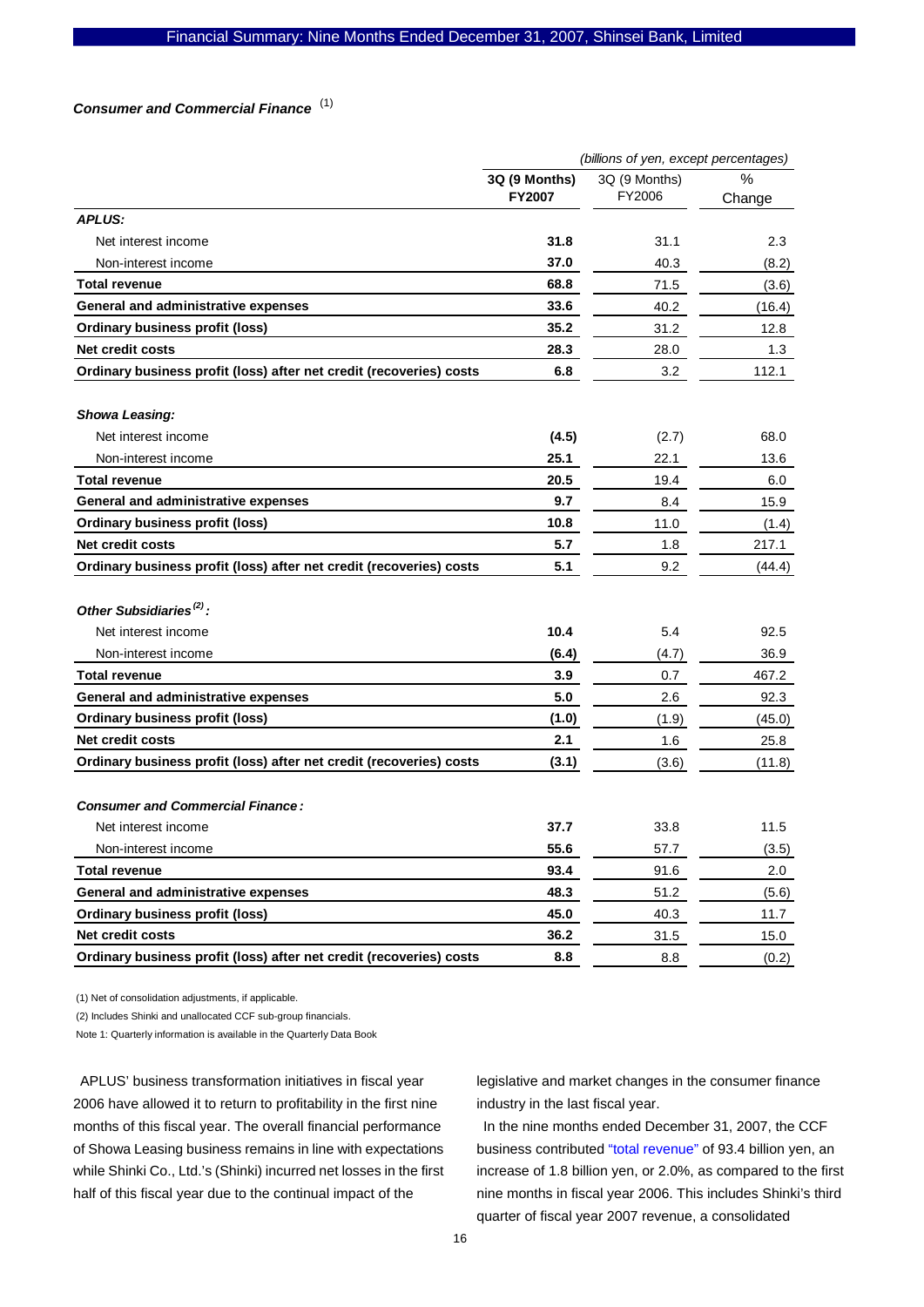subsidiary from October 1, 2007, of 7.0 billion yen. The expense increase in other subsidiaries was largely due to inclusion of Shinki's third quarter of fiscal year 2007 expenses of 2.9 billion yen. As a result, the business generated "ordinary business profit" of 45.0 billion yen in the first nine months of fiscal year 2007, an increase of 4.7 billion yen from the same period in the previous fiscal year. In the first nine months of fiscal year 2007, higher credit costs partly reflect inclusion of Shinki's credit costs of 2.0 billion yen for the three months ended December 31, 2007. As a result, "ordinary business profit after credit costs" was 8.8 billion yen in the first nine months ended December 31, 2007, a marginal decline compared to the first nine months of fiscal year 2006.

APLUS' business transformation initiatives which began in January 2007 facilitated strong financial results in the first nine months of fiscal year 2007. The business generated net income of 6.1 billion yen, on a standalone basis, including Zen-Nichi Shinpan Co., Ltd. (Zen-Nichi Shinpan) for the nine months ended December 31, 2007.

Showa Leasing's business results were in line with expectations. As a result, the business earned "ordinary business profit after credit costs", net of consolidation adjustments, of 5.1 billion yen during the first nine months of fiscal year 2007.

Other subsidiaries' financials includes Shinsei's equity in net income (loss) of Shinki, net of consolidation adjustments for the first half of fiscal year 2007 when it was accounted for as an affiliate and revenues for the three months ended December 31, 2007 after Shinki was made a subsidiary and revenues of the commercial finance subsidiary, Shinsei Property Finance Co., Ltd.

 During the first six months of fiscal year 2007 Shinsei Bank's equity in the non-consolidated net loss of Shinki, under equity-method, amounted to 6.8 billion yen, net of consolidation adjustments. This was partly offset by "ordinary business profit after credit costs" of 2.0 billion yen for the three months ended December 31, 2007.

APLUS' related grey zone payments and write-offs amounted to 4.0 billion yen in the first nine months of fiscal year 2007. The business made new grey zone related provisions of 2.7 billion yen and as a result total grey zone provisions were at 9.0 billion yen as at December 31, 2007 as compared to 10.3 billion yen at March 31, 2007. On a non-consolidated basis, Shinki's grey zone payments and write-offs amounted to 10.3 billion yen. The business made new grey zone related provisions of 8.1 billion yen and as a result total grey zone provisions were at 34.0 billion yen as at December 31, 2007 as compared to 36.2 billion yen at March 31, 2007.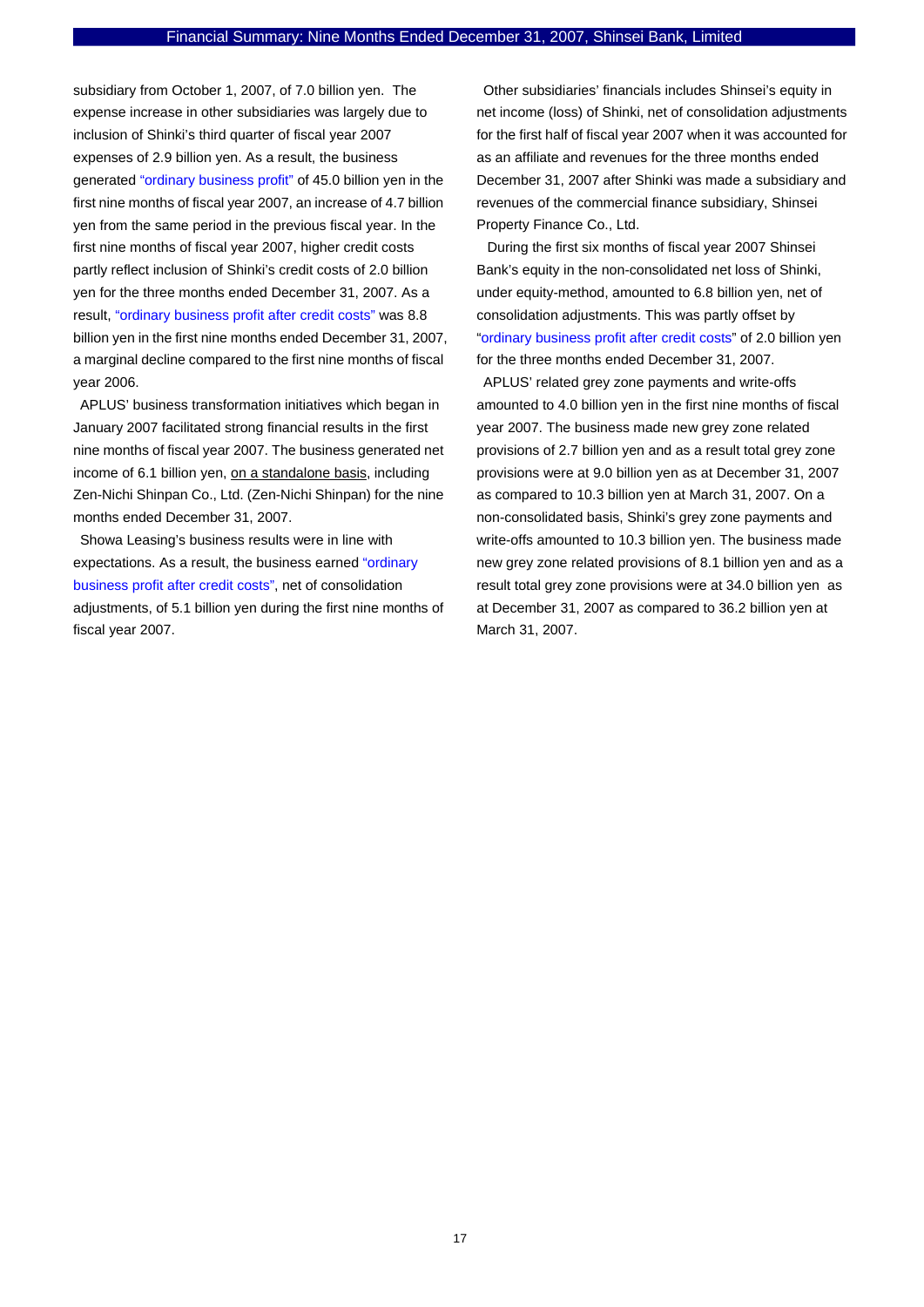## *Retail Banking*

The Retail Banking business continues to diversify its revenue sources, increase its customer base and deposits and loan volume. In the nine months ended December 31, 2007, the Retail Banking business added more than 160,000 new *PowerFlex* retail accounts and now has over 2.1 million retail accounts. Shinsei Bank considerably improved its ranking and reached second overall in the Nihon Keizai Shimbun's third survey of "Bank's Retail Strength" in July 2007 from twentieth position in last year's survey.

During the first nine months of this fiscal year, "total revenue" was 25.8 billion yen as compared to 27.3 billion yen during the first nine months of the previous fiscal year. The main sources of revenue were interest income from retail deposits, fees from asset management products, income from structured deposits and fees and net interest income from loan products. The ability to successfully sell an increasingly wide range of products such as mutual funds and variable annuities is contributing to more balanced and

recurrent revenue growth. The decline in the revenue resulted mainly from a decrease in structured deposits related option income by 5.3 billion yen from 9.7 billion yen to 4.4 billion yen due to lower demand for structured deposits. This was partly offset by a 1.7 billion yen increase in revenue from asset management products from 6.1 billion yen to 7.9 billion yen for the nine months ended December 31, 2007

Retail Banking incurred "general and administrative expenses" of 30.3 billion yen during the nine-month period, an increase of 1.8 billion yen, as compared to the first nine months in the previous fiscal year. Strict expense discipline in the business mitigated the expense increase necessary to expand distribution channels and due to the growth of customer driven transactions. The business generated an "ordinary business loss" of 4.4 billion yen for the nine months of fiscal year 2007, as compared to an "ordinary business loss" of 1.1 billion yen during the first nine months of the previous fiscal year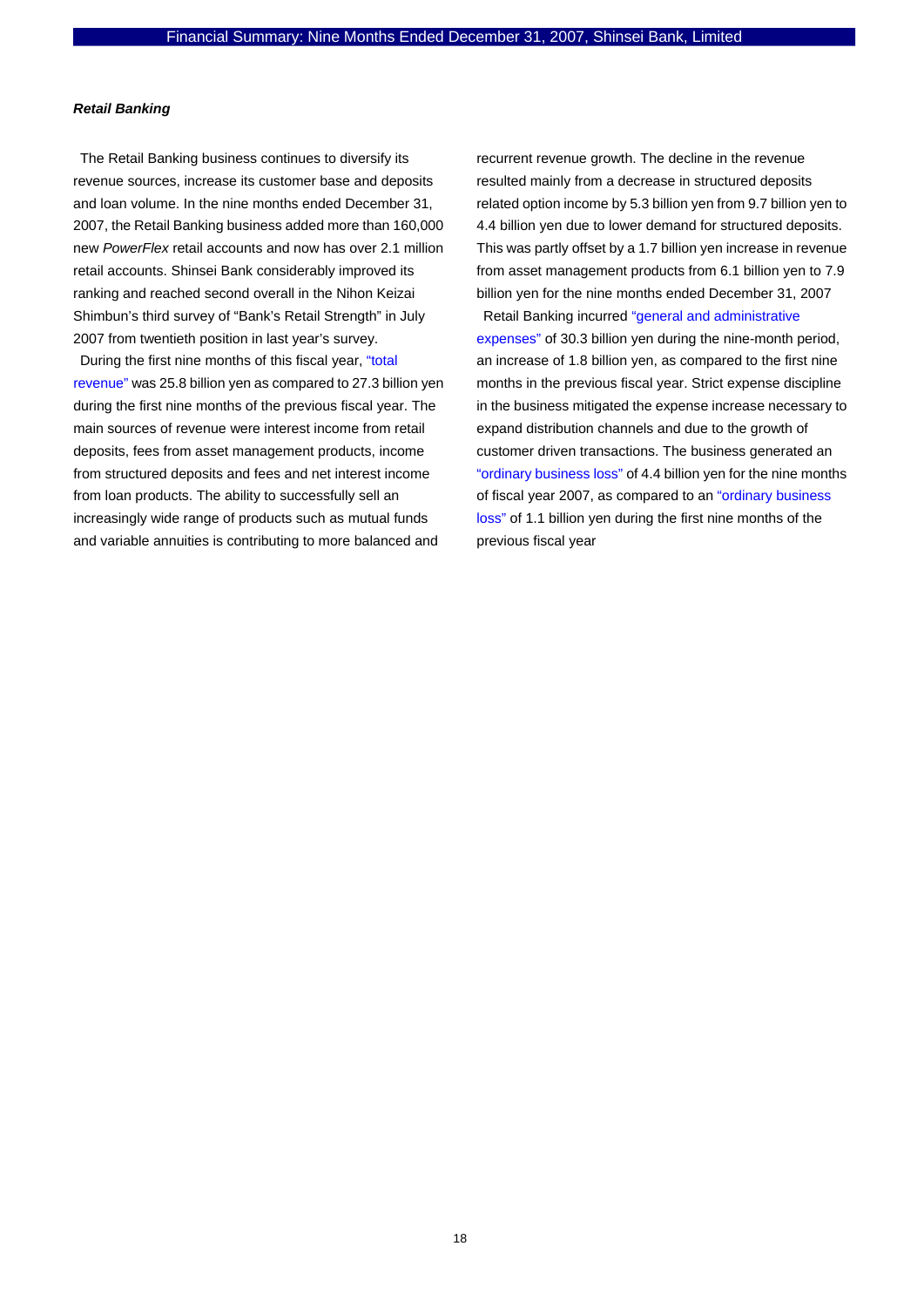*Supplemental Cash Basis Financial Data and Reconciliation to Japanese GAAP Measures* 

(1)

## *Table 14. Supplemental Cash Basis Financial Data and Reconciliation to Japanese GAAP Measures*

| For the nine months ended December 31, 2007                                                           | (billions of yen, except per share data and percentages) |
|-------------------------------------------------------------------------------------------------------|----------------------------------------------------------|
| Amortization of goodwill and other intangible assets                                                  |                                                          |
| Amortization of other intangible assets                                                               | 2.3                                                      |
| Associated deferred tax liability                                                                     | 0.9                                                      |
| Amortization of goodwill                                                                              | 7.1                                                      |
| Total amortization of goodwill and other intangible assets, net of tax benefit                        | 8.4                                                      |
| Reconciliation of net income to cash basis net income                                                 |                                                          |
| Net income                                                                                            | 33.5                                                     |
| Amortization of goodwill and other intangible assets, net of tax benefit                              | 8.4                                                      |
| Cash basis net income                                                                                 | 42.0                                                     |
| Reconciliation of basic net income per share to cash basis basic net income per share                 |                                                          |
| Basic net income per share                                                                            | 22.2                                                     |
| Effect of amortization of goodwill and other intangible assets, net of tax benefit                    | 5.7                                                      |
| Cash basis basic net income per share                                                                 | 27.9                                                     |
| Reconciliation of fully diluted net income per share to cash basis fully diluted net income per share |                                                          |
| Fully diluted net income per share                                                                    | 18.3                                                     |
| Effect of amortization of goodwill and other intangible assets, net of tax benefit                    | 4.6                                                      |
| Cash basis fully diluted net income per share                                                         | 22.9                                                     |
| Reconciliation of return on assets to cash basis return on assets                                     |                                                          |
| Return on assets                                                                                      | $0.4$ (2)                                                |
| Effect of amortization of goodwill and other intangible assets, net of tax benefit                    | $0.1$ (2)                                                |
| Cash basis return on assets                                                                           | $0.5^{(2)}$                                              |
| Reconciliation of return on equity to cash basis return on equity                                     |                                                          |
| Return on equity (fully diluted)                                                                      | 6.9 $(2)$                                                |
| Effect of amortization of goodwill and other intangible assets, net of tax benefit                    | 1.7 $(2)$                                                |
| Cash basis return on equity (fully diluted)                                                           | 8.6 $(2)$                                                |
| Reconciliation of return on equity to return on tangible equity                                       |                                                          |
| Return on equity (fully diluted)                                                                      | 6.9 $(2)$                                                |
| Effect of goodwill and other intangible assets <sup>(1)</sup>                                         | 4.6 $(2)$                                                |
| Return on tangible equity (fully diluted)                                                             | 11.5 $(2)$                                               |

(1) Net income excludes amortization of goodwill and other intangible assets, net of tax benefit. Average equity excludes goodwill and other intangible assets, net of associated deferred tax liability.

(2) Annualized basis.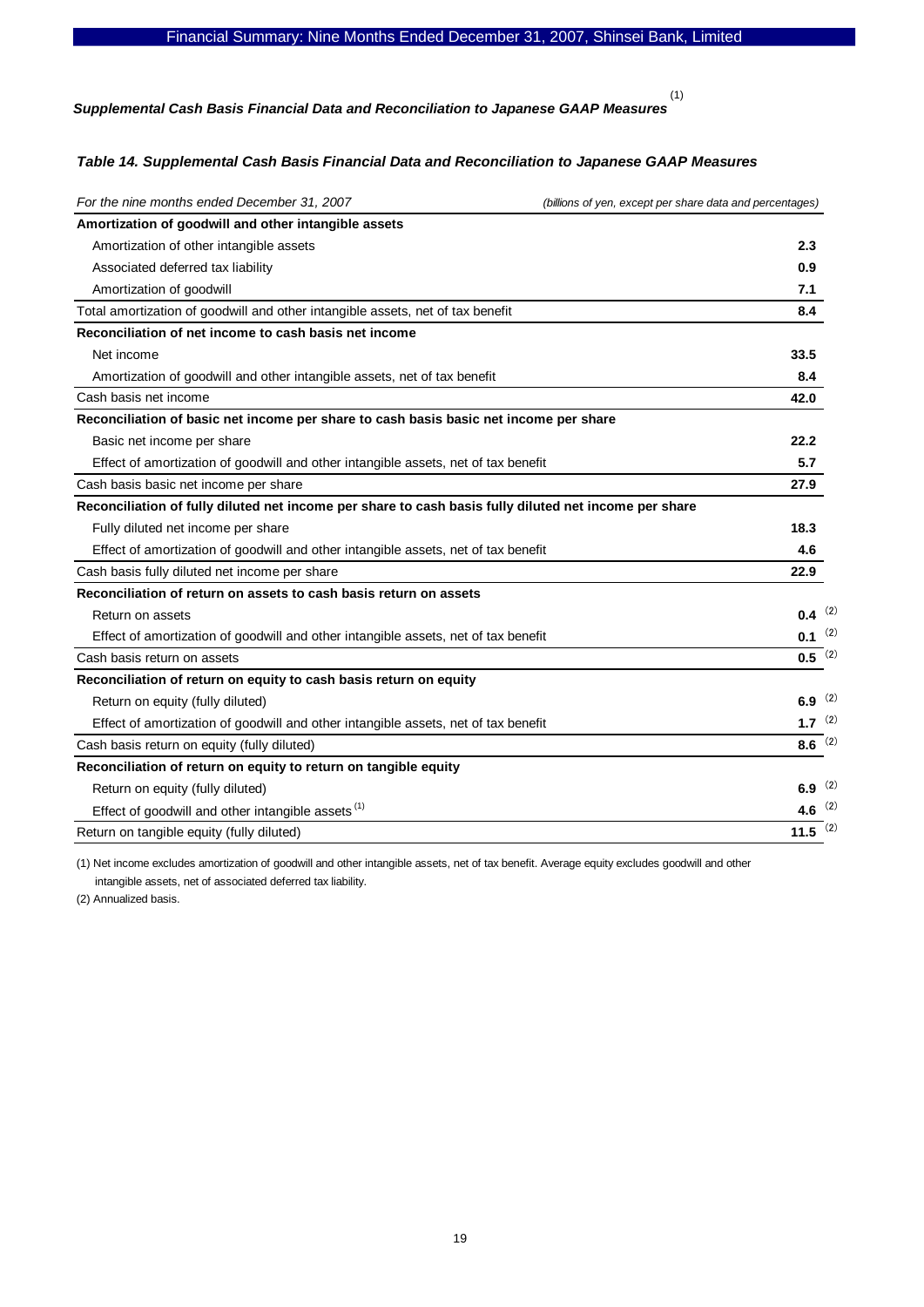## *Consolidated Statements of Operations (Unaudited)*

|                                                                          |                      |                      | (millions of yen, except percentages) |        |                   |  |
|--------------------------------------------------------------------------|----------------------|----------------------|---------------------------------------|--------|-------------------|--|
|                                                                          | 3Q                   | 3Q                   | Change                                |        |                   |  |
|                                                                          | (9 Months)<br>FY2007 | (9 Months)<br>FY2006 | Amount                                | $\%$   | FY2006            |  |
| Total interest income                                                    | 179,754              | 126,525              | 53,229                                | 42.1   | 172,818           |  |
| Interest on loans and bills discounted                                   | 136,678              | 92,550               | 44,128                                | 47.7   | 126,815           |  |
| Interest and dividends on securities                                     | 32,499               | 23,980               | 8,519                                 | 35.5   | 32,309            |  |
| Other interest income                                                    | 10,576               | 9,994                | 582                                   | 5.8    | 13,693            |  |
| Fees and commissions income                                              | 50,719               | 53,215               | (2, 496)                              | (4.7)  | 70,858            |  |
| <b>Trading profits</b>                                                   | 8,572                | 14,972               | (6,400)                               | (42.7) | 18,128            |  |
| Other business income                                                    | 190,158              | 201,978              | (11, 820)                             | (5.9)  | 271,274           |  |
| Other ordinary income                                                    | 24,164               | 21,395               | 2,769                                 | 12.9   | 26,935            |  |
| <b>Ordinary income</b>                                                   | 453,370              | 418,087              | 35,283                                | 8.4    | 560,016           |  |
| Total interest expenses                                                  | 82,576               | 52,423               | 30,153                                | 57.5   | 77,322            |  |
| Interest on deposits                                                     | 32,293               | 22,568               | 9,725                                 | 43.1   | 33,164            |  |
| Interest on debentures                                                   | 2,429                | 2,280                | 149                                   | 6.5    | 3,006             |  |
| Interest on borrowings                                                   | 13,461               | 7,820                | 5,641                                 | 72.1   | 11,312            |  |
| Other interest expenses                                                  | 34,392               | 19,755               | 14,637                                | 74.1   | 29,838            |  |
| Fees and commissions expenses                                            | 18,323               | 17,692               | 631                                   | 3.6    | 24,409            |  |
| <b>Trading losses</b>                                                    | 29                   | 304                  | (275)                                 | (90.5) | 319               |  |
| Other business expenses                                                  | 133,838              | 135,528              | (1,690)                               | (1.2)  | 183,117           |  |
| Total general and administrative expenses                                | 127,229              | 128,264              | (1,035)                               | (0.8)  | 171,034           |  |
| General and administrative expenses                                      | 117,794              | 112,804              | 4,990                                 | 4.4    | 150,233           |  |
| Amortization of goodwill                                                 | 7,116                | 9,377                | (2,261)                               | (24.1) | 12,507            |  |
| Amortization of intangible assets                                        | 2,318                | 6,082                | (3,764)                               | (61.9) | 8,293             |  |
| Other ordinary expenses                                                  | 53,009               | 37,188               | 15,821                                | 42.5   | 80,641            |  |
| Provision of reserve for loan losses                                     | 38,382               | 18,225               | 20,157                                | 110.6  | 48,427            |  |
| <b>Others</b>                                                            | 14,626               | 18,962               | (4,336)                               | (22.9) | 32,213            |  |
| <b>Ordinary expenses</b>                                                 | 415,007              | 371,402              | 43,605                                | 11.7   | 536,843           |  |
| Net ordinary income                                                      | 38,363               | 46,685               | (8,322)                               | (17.8) | 23,172            |  |
| Special gains                                                            | 21,957               | 14,520               | 7,437                                 | 51.2   | 15,278            |  |
| Special losses                                                           | 1,334                | 1,541                | (207)                                 | (13.4) | 104,159           |  |
| Income (loss) before income taxes and minority interests:                | 58,986               | 59,664               | (678)                                 | (1.1)  | (65, 708)         |  |
| Income taxes (benefit)                                                   |                      |                      |                                       |        |                   |  |
| Current                                                                  | 4,632                | 2,056                | 2,576                                 | 125.3  | 3,249             |  |
| Deferred                                                                 | 5,178                | (2,092)              | 7,270                                 |        | (24, 615)         |  |
| Minority interests in net income of subsidiaries                         | 15,630               | 12,549               | 3,081                                 | 24.6   | 16,643            |  |
| Net income (loss)                                                        | 33,544               | 47,150               | (13,606)                              | (28.9) | (60, 984)         |  |
|                                                                          |                      |                      |                                       |        | (billions of yen) |  |
| (Ref.) Ordinary business profit (jisshitsu gyomu jun-eki) <sup>(1)</sup> | 91.3                 | 103.2                | (11.9)                                | (11.6) | 118.3             |  |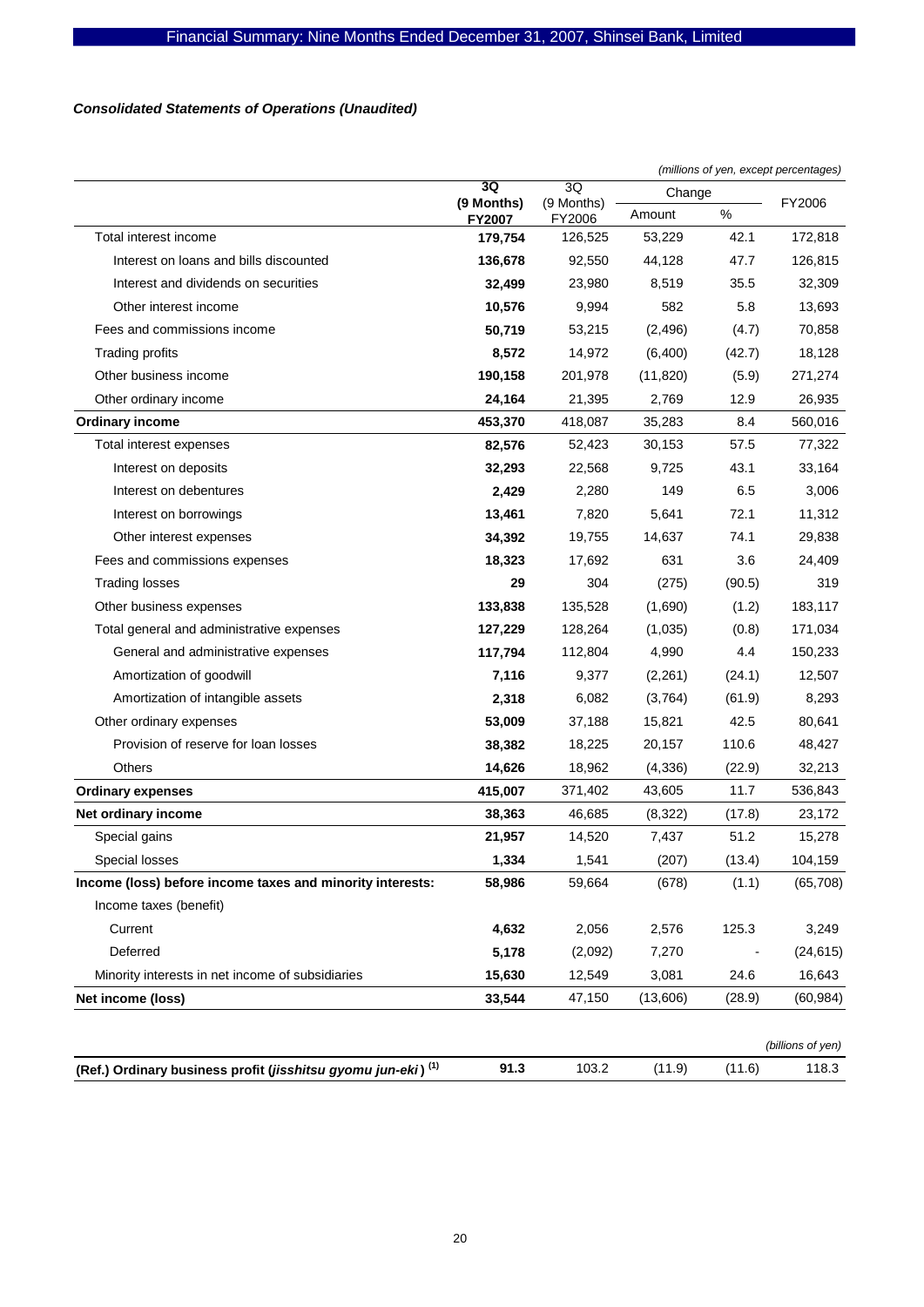## *Consolidated Balance Sheets (Unaudited)*

## **Assets (Consolidated)**

|                                                         |            |            |            |                   | (millions of yen) |
|---------------------------------------------------------|------------|------------|------------|-------------------|-------------------|
|                                                         | Dec 31     | Dec 31     | Change     | Mar <sub>31</sub> | Change            |
|                                                         | 2007       | 2006       | a-b        | 2007              | a-c               |
|                                                         | a          | b          | Amount     | C                 | Amount            |
| < <assets>&gt;</assets>                                 |            |            |            |                   |                   |
| Cash and due from banks                                 | 316,137    | 417,294    | (101, 157) | 448,554           | (132, 417)        |
| Call loans                                              | 544,700    | 71,000     | 473,700    | 43,100            | 501,600           |
| Receivables under resale agreements                     | 3,500      |            | 3,500      |                   | 3,500             |
| Collateral related to securities borrowing transactions | 93,342     | 103,950    | (10,608)   | 11,050            | 82,292            |
| Other monetary claims purchased                         | 467,025    | 383,153    | 83,872     | 366,505           | 100,520           |
| Trading assets                                          | 232,334    | 368,809    | (136, 475) | 303,389           | (71, 055)         |
| Monetary assets held in trust                           | 400,402    | 494,686    | (94, 284)  | 502,332           | (101, 930)        |
| <b>Securities</b>                                       | 2,047,864  | 1,880,095  | 167,769    | 1,854,682         | 193,182           |
| Loans and bills discounted                              | 5,503,656  | 4,977,032  | 526,624    | 5,146,306         | 357,350           |
| Foreign exchanges                                       | 18,813     | 10,735     | 8,078      | 15,047            | 3,766             |
| Other assets                                            | 1,007,275  | 884,068    | 123,207    | 870,375           | 136,900           |
| Premises and equipment                                  | 367,033    | 392,781    | (25, 748)  | 382,460           | (15, 427)         |
| Intangible assets                                       | 236,868    | 344,081    | (107, 213) | 244,155           | (7, 287)          |
| Goodwill, net                                           | 144,503    | 216,281    | (71, 778)  | 158,066           | (13, 563)         |
| Deferred issuance expenses for debentures               | 116        | 107        | 9          | 103               | 13                |
| Deferred tax assets                                     | 37,740     | 27,969     | 9,771      | 42,474            | (4,734)           |
| Customers' liabilities for acceptances and guarantees   | 713,007    | 773,800    | (60, 793)  | 754,420           | (41, 413)         |
| Reserve for credit losses                               | (141, 671) | (139, 890) | (1,781)    | (147, 275)        | 5,604             |
| <b>Total assets</b>                                     | 11,848,148 | 10,989,676 | 858,472    | 10,837,683        | 1,010,465         |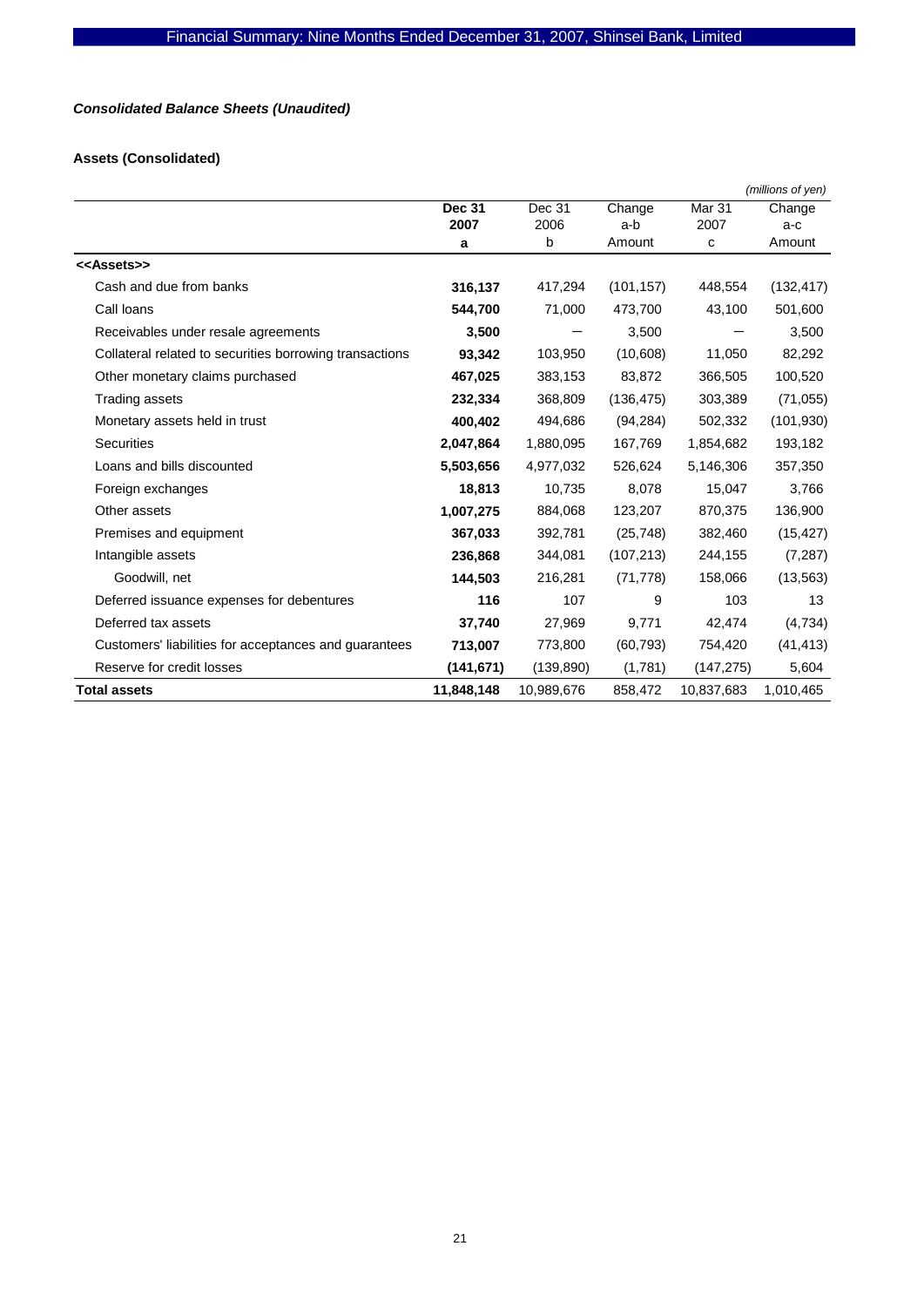## **Liabilities and Equity (Consolidated)**

|                                                              |                       |                |               |                | (millions of yen) |
|--------------------------------------------------------------|-----------------------|----------------|---------------|----------------|-------------------|
|                                                              | <b>Dec 31</b><br>2007 | Dec 31<br>2006 | Change<br>a-b | Mar 31<br>2007 | Change<br>a-c     |
|                                                              | а                     | b              | Amount        | c              | Amount            |
| < <liabilities>&gt;</liabilities>                            |                       |                |               |                |                   |
| Deposits                                                     | 5,262,597             | 4,744,046      | 518,551       | 4,940,730      | 321,867           |
| Negotiable certificates of deposit                           | 935,749               | 315,177        | 620,572       | 480,199        | 455,550           |
| Debentures                                                   | 670,396               | 712,597        | (42, 201)     | 703,298        | (32,902)          |
| Call money                                                   | 751,392               | 808,124        | (56, 732)     | 692,792        | 58,600            |
| Collateral related to securities lending transactions        | 156,986               | 180,818        | (23, 832)     | 8,333          | 148,653           |
| Commercial paper                                             |                       | 241,000        | (241,000)     | 171,300        | (171, 300)        |
| <b>Trading liabilities</b>                                   | 127,949               | 107,832        | 20,117        | 99,255         | 28,694            |
| Borrowed money                                               | 1,111,987             | 1,139,281      | (27, 294)     | 1,122,688      | (10, 701)         |
| Foreign exchanges                                            | 40                    | 380            | (340)         | 118            | (78)              |
| Short-term corporate bonds                                   | 126,300               |                |               |                |                   |
| Corporate bonds                                              | 443,772               | 400,061        | 43,711        | 400,485        | 43,287            |
| Other liabilities                                            | 549,319               | 504,729        | 44,590        | 498,358        | 50,961            |
| Accrued employees' bonuses                                   | 11,366                | 10,394         | 972           | 13,134         | (1,768)           |
| Accrued directors' bonuses                                   | 440                   | 296            | 144           | 359            | 81                |
| Reserve for employees' retirement benefits                   | 3,171                 | 3,341          | (170)         | 3,521          | (350)             |
| Reserve for directors' retirement benefits                   | 118                   | $\prime$       | 1             |                |                   |
| Reserve for losses on interest repayments                    | 43,337                | 10,875         | 32,462        | 10,353         | 32,984            |
| Reserve under special law                                    | 3                     | 2              | 1             | 3              |                   |
| Deferred tax liabilities                                     | 4,126                 | 13,072         | (8,946)       | 5,075          | (949)             |
| Acceptances and guarantees                                   | 713,007               | 773,800        | (60, 793)     | 754,420        | (41, 413)         |
| <b>Total liabilities</b>                                     | 10,912,064            | 9,965,834      | 946,230       | 9,904,430      | 1,007,634         |
| < <equity>&gt;</equity>                                      |                       |                |               |                |                   |
| Shareholders' equity:                                        |                       |                |               |                |                   |
| Capital stock                                                | 451,296               | 451,296        |               | 451,296        |                   |
| Capital surplus                                              | 18,558                | 18,558         |               | 18,558         |                   |
| Retained earnings                                            | 275,971               | 355,297        | (79, 326)     | 245,499        | 30,472            |
| Treasury stock, at cost                                      | (72, 566)             | (72, 564)      | (2)           | (72, 560)      | (6)               |
| Total shareholders' equity                                   | 673,260               | 752,587        | (79, 327)     | 642,794        | 30,466            |
| Net unrealized gain (loss) and translation adjustments:      |                       |                |               |                |                   |
| Unrealized gain (loss) on available-for-sale securities      | (13, 428)             | 4,515          | (17, 943)     | 5,091          | (18, 519)         |
| Deferred gain (loss) on derivatives under hedge accounting   | (7, 238)              | (6, 677)       | (561)         | (7, 744)       | 506               |
| Foreign currency translation adjustments                     | 3,300                 | 4,059          | (759)         | 2,952          | 348               |
| Total net unrealized gain (loss) and translation adjustments | (17, 366)             | 1,898          | (19, 264)     | 299            | (17,665)          |
| Stock acquisition rights                                     | 1,060                 | 417            | 643           | 517            | 543               |
| Minority interests in subsidiaries                           | 279,129               | 268,939        | 10,190        | 289,642        | (10, 513)         |
| <b>Total equity</b>                                          | 936,084               | 1,023,842      | (87, 758)     | 933,253        | 2,831             |
| <b>Total liabilities and equity</b>                          | 11,848,148            | 10,989,676     | 858,472       | 10,837,683     | 1,010,465         |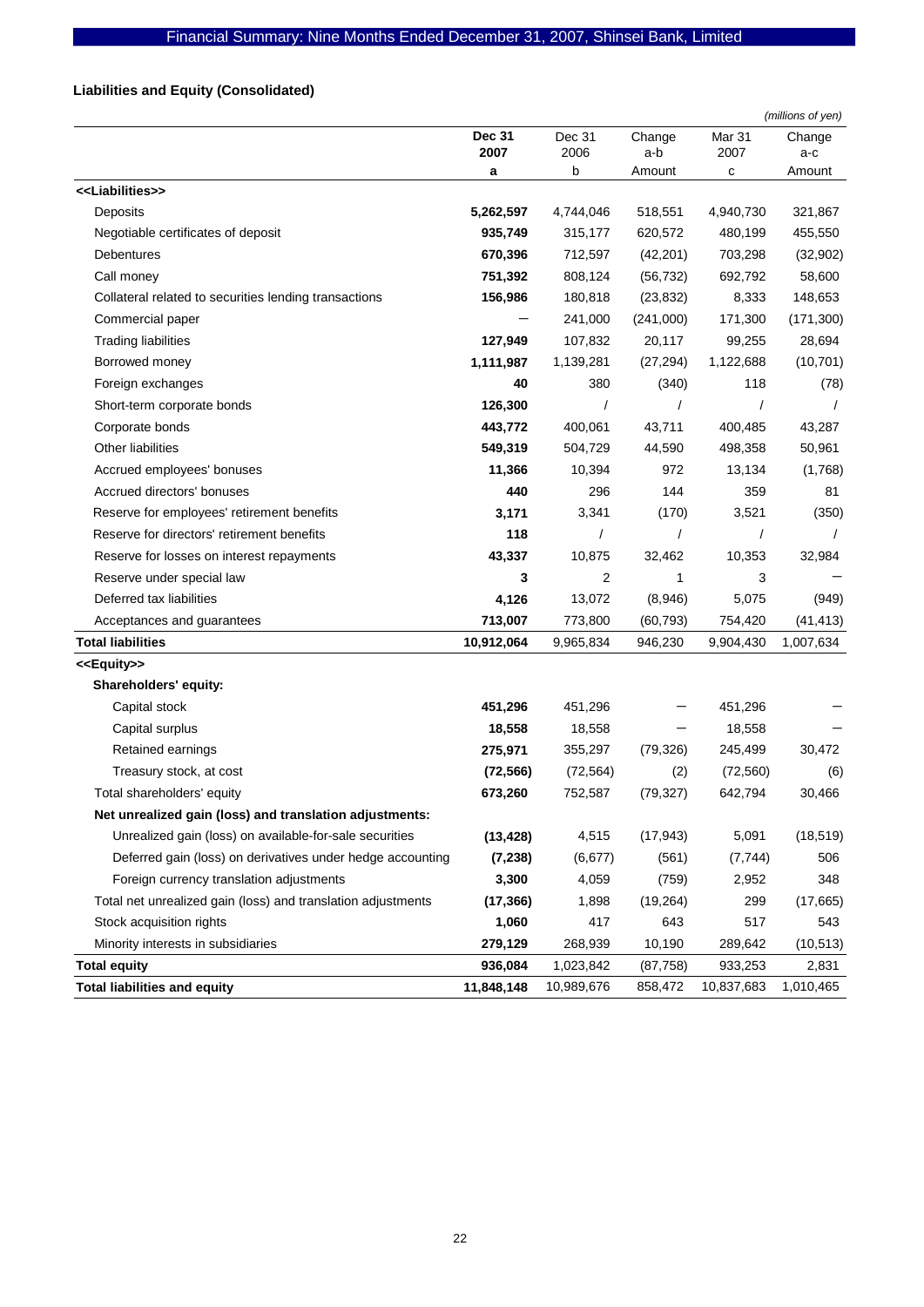## **Section 2. Non-Consolidated Information**

## *Results of Operations (Non-Consolidated)*

|                                                              | (billions of yen, except percentages) |                         |                |         |  |  |  |
|--------------------------------------------------------------|---------------------------------------|-------------------------|----------------|---------|--|--|--|
|                                                              | 3Q (9 Months)<br><b>FY2007</b>        | 3Q (9 Months)<br>FY2006 | $\%$<br>Change | FY2006  |  |  |  |
| Gross business profit (gyomu sorieki) <sup>(1)</sup> :       |                                       |                         |                |         |  |  |  |
| Net interest income                                          | 70.5                                  | 45.1                    | 56.2           | 59.7    |  |  |  |
| Net fees and commissions <sup>(1)</sup>                      | 39.4                                  | 35.4                    | 11.3           | 45.8    |  |  |  |
| Net trading income                                           | 6.1                                   | 12.2                    | (49.9)         | 14.9    |  |  |  |
| Net other business income                                    | 1.2                                   | 8.6                     | (85.3)         | 12.0    |  |  |  |
| Total gross business profit <sup>(1)</sup>                   | 117.4                                 | 101.4                   | 15.7           | 132.5   |  |  |  |
| Total expenses                                               | 63.4                                  | 58.9                    | 7.7            | 77.6    |  |  |  |
| Net business profit <sup>(1)</sup> (jisshitsu gyomu jun-eki) | 53.9                                  | 42.5                    | 26.9           | 54.9    |  |  |  |
| Other operating expenses, net <sup>(2)</sup>                 | (11.2)                                | (3.3)                   | 239.4          | (7.8)   |  |  |  |
| Net operating income (keijo rieki)                           | 42.7                                  | 39.2                    | 9.0            | 47.1    |  |  |  |
| Extraordinary income (loss) <sup>(2)(3)</sup>                | (26.6)                                | 21.2                    |                | (102.1) |  |  |  |
| Income (loss) before income taxes:                           | 16.1                                  | 60.4                    | (73.3)         | (55.0)  |  |  |  |
| Current income taxes benefit                                 | (8.1)                                 | (2.2)                   | 268.2          | (2.7)   |  |  |  |
| Deferred income taxes expense (benefit)                      | 6.7                                   | (1.1)                   |                | (10.2)  |  |  |  |
| Net income $(logs)$ <sup>(3)</sup>                           | 17.5                                  | 63.8                    | (72.5)         | (41.9)  |  |  |  |

(1) Includes income from monetary assets held in trust of 30.5 billion yen in the nine months ended December 31, 2007 and 23.5 billion yen in the nine months ended December 31, 2006.

(2) Reversals of general reserve for loan losses of 10.1 billion yen is included in extraordinary income in the first nine months ended December 31, 2006. (In the nine months ended December 31, 2007, provision of reserve for credit losses was 4.6 billion yen.)

(3) Includes impairment charges on investments in APLUS' and Shinki's common shares of 15.9 billion yen and 6.0 billion yen, respectively, and in TAKU Investments Ltd. (exposure to U.S. residential mortgage market) of 3.7 billion yen.

Note 1: Quarterly information is available in the Quarterly Data Book

The "net income" for the nine months ended December 31, 2007 of 17.5 billion yen represented 40.8% of the fiscal year 2007 net income (non-consolidated) forecast of 43.0 billion yen. As a recipient of public funds, Shinsei Bank is required

to update and report its achievement of non-consolidated performance targets as set forth in its revitalization plan on a quarterly basis.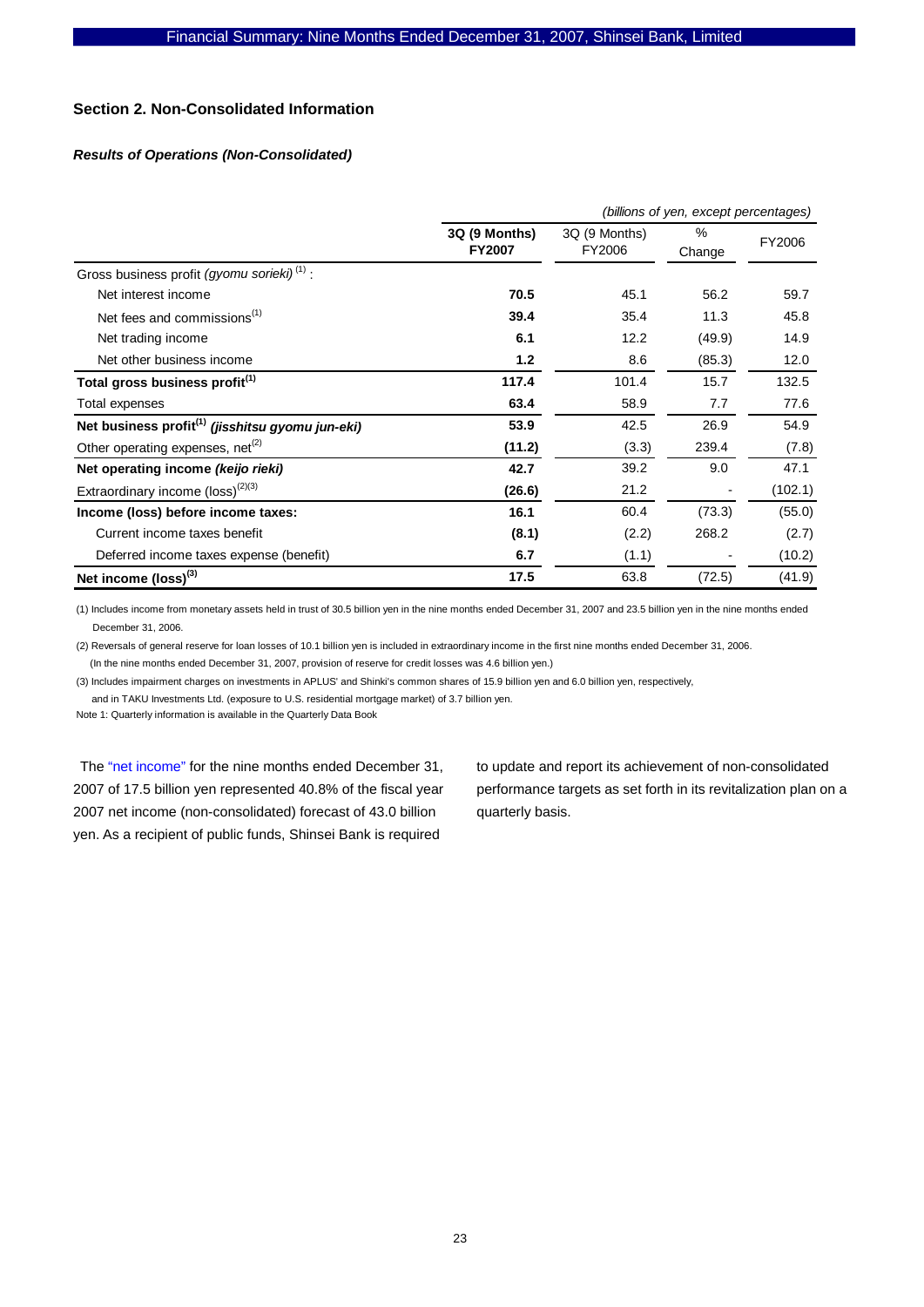## *Interest-Earning Assets and Interest-Bearing Liabilities (Non-Consolidated)*

|                                                         |         |                                |                     |                  |                         |                          | (billions of yen, except percentages) |                          |                       |
|---------------------------------------------------------|---------|--------------------------------|---------------------|------------------|-------------------------|--------------------------|---------------------------------------|--------------------------|-----------------------|
|                                                         |         | 3Q (9 Months)<br><b>FY2007</b> |                     |                  | 3Q (9 Months)<br>FY2006 |                          |                                       | FY2006                   |                       |
|                                                         | Average |                                | Yield/rate          | Average          |                         | Yield/rate               | Average                               |                          | Yield/rate            |
|                                                         |         | balance Interest               | (% )                | balance Interest |                         | (% )                     | balance Interest                      |                          | (%)                   |
| Interest-earning assets:                                |         |                                |                     |                  |                         |                          |                                       |                          |                       |
| Cash and due from banks                                 | 178.1   | 4.1                            | 3.10                | 104.0            | 2.1                     | 2.79                     | 123.5                                 | 3.6                      | 2.96                  |
| Call loans                                              | 128.8   | 0.6                            | 0.62                | 68.4             | 0.1                     | 0.23                     | 70.8                                  | 0.2                      | 0.29                  |
| Receivables under resale agreements                     | 0.7     | 0.0                            | 3.63                |                  |                         |                          |                                       |                          |                       |
| Collateral related to securities borrowing transactions | 93.9    | 0.6                            | 0.86                | 141.9            | 0.3                     | 0.30                     | 127.4                                 | 0.4                      | 0.37                  |
| <b>Securities</b>                                       | 2.297.0 | 49.5                           | 2.87                | 1.979.4          | 30.9                    | 2.07                     | 2.023.1                               | 40.4                     | 1.99                  |
| Loans and bills discounted                              | 5.169.0 | 82.2                           | 2.11                | 4,295.3          | 52.3                    | 1.61                     | 4.443.4                               | 75.3                     | 1.69                  |
| Other interest-earning assets                           | 159.7   | 4.0                            | 3.39                | 64.2             | 1.1                     | 2.45                     | 67.7                                  | 1.7                      | 2.51                  |
| Interest rate and funding swaps                         |         | 0.8                            | ٠                   | $\blacksquare$   | 5.9                     | $\overline{\phantom{a}}$ | $\overline{\phantom{a}}$              | 7.1                      | $\blacksquare$        |
| <b>Total interest-earning assets</b>                    | 8.027.4 | 142.1                          | 2.35                | 6.653.4          | 93.1                    | 1.85                     | 6,856.2                               | 129.0                    | 1.88                  |
| Interest-bearing liabilities:                           |         |                                |                     |                  |                         |                          |                                       |                          |                       |
| Deposits                                                | 5.097.0 | 32.3                           | 0.84                | 4,424.4          | 22.6                    | 0.67                     | 4.561.5                               | 33.2                     | 0.72                  |
| Negotiable certificates of deposit                      | 648.7   | 3.3                            | 0.67                | 301.3            | 0.6                     | 0.28                     | 332.0                                 | 1.1                      | 0.35                  |
| <b>Debentures</b>                                       | 683.2   | 2.4                            | 0.47                | 826.0            | 2.2                     | 0.36                     | 797.0                                 | 3.0                      | 0.37                  |
| Call money                                              | 869.7   | 12.4                           | 1.89                | 309.8            | 3.1                     | 1.33                     | 403.5                                 | 5.6                      | 1.40                  |
| Payable under repurchase agreements                     | 0.0     | 0.0                            | 3.73                |                  |                         |                          |                                       |                          |                       |
| Collateral related to securities lending transactions   | 113.4   | 0.9                            | 1.12                | 91.2             | 0.1                     | 0.26                     | 84.0                                  | 0.2                      | 0.29                  |
| Borrowed money                                          | 282.0   | 2.6                            | 1.22                | 285.8            | 1.5                     | 0.70                     | 283.4                                 | 2.1                      | 0.75                  |
| Corporate bonds                                         | 571.0   | 19.6                           | 4.57                | 462.7            | 14.5                    | 4.18                     | 487.3                                 | 20.7                     | 4.26                  |
| Other interest-bearing liabilities                      | 0.3     | 5.0                            | n.m. <sup>(1)</sup> | 0.3              | 8.5                     | n.m. <sup>(1)</sup>      | 0.3                                   | 11.2                     | $n.m.$ <sup>(1)</sup> |
| Interest rate and funding swaps                         |         |                                |                     |                  | $\overline{a}$          |                          |                                       | $\overline{\phantom{a}}$ | $\overline{a}$        |
| <b>Total interest-bearing liabilities</b>               | 8,265.6 | 78.7                           | 1.26                | 6.701.9          | 53.5                    | 1.06                     | 6,949.3                               | 77.5                     | 1.11                  |
| Net interest income/yield on interest-earning assets    | 8,027.4 | 63.3                           | 1.05                | 6,653.4          | 39.5                    | 0.78                     | 6,856.2                               | 51.5                     | 0.75                  |

(1) n.m. is not meaningful. Note 1: Quarterly information is available in the Quarterly Data Book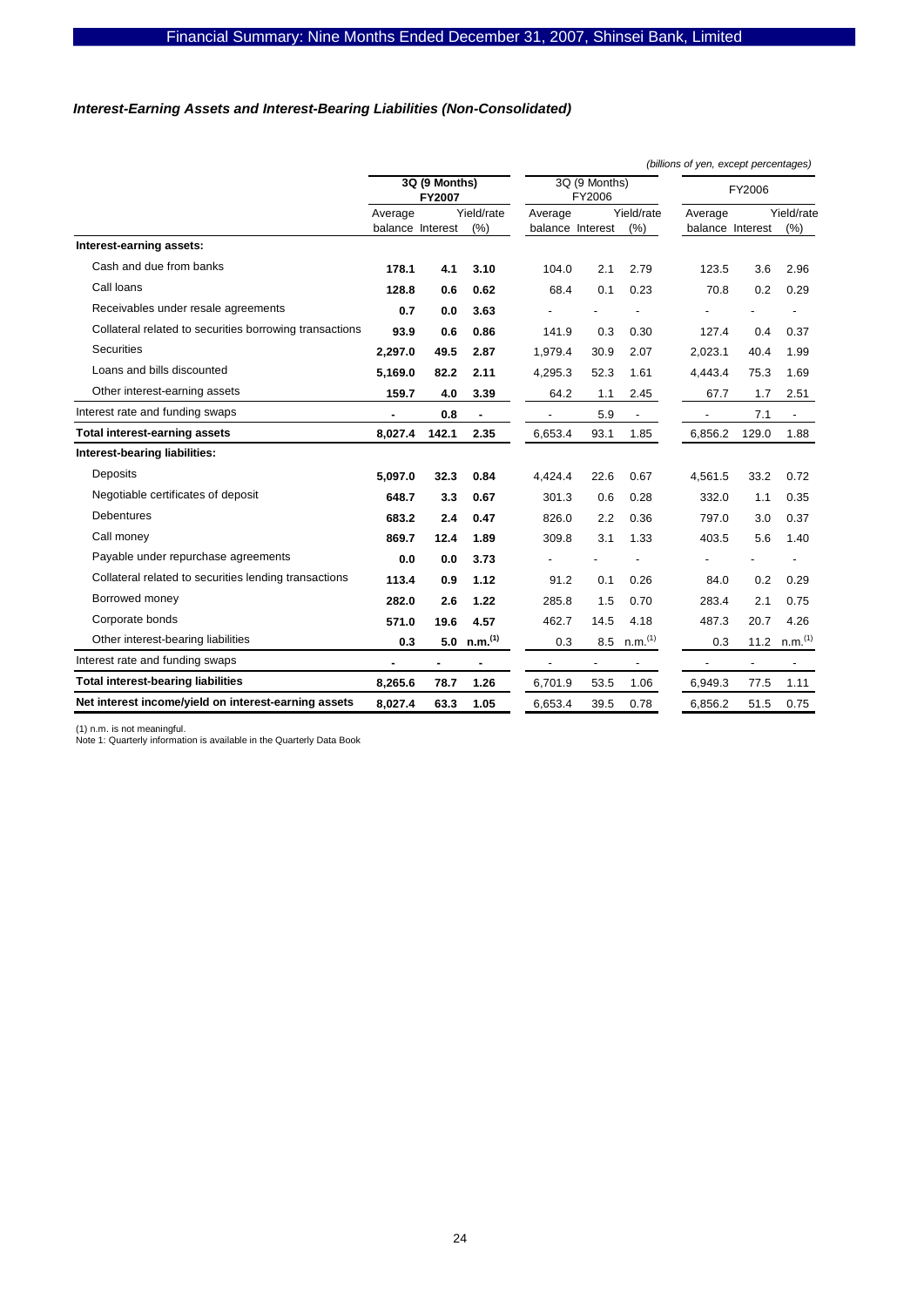#### *Other Non-Consolidated Financial Data*

| <b>Claims Classified Under the Financial Revitalization Law</b> |         |         |             | (billions of yen, except percentages) |             |
|-----------------------------------------------------------------|---------|---------|-------------|---------------------------------------|-------------|
| Dec 31<br><b>Dec 31</b>                                         |         |         | Change      | Mar 31                                | Change      |
|                                                                 | 2007(a) | 2006(b) | $(a) - (b)$ | 2007(c)                               | $(a) - (c)$ |
| Claims against bankrupt and quasi-bankrupt obligors             | 9.9     | 0.9     | 9.0         | 0.9                                   | 9.0         |
| Doubtful claims                                                 | 23.2    | 6.0     | 17.2        | 10.8                                  | 12.4        |
| Substandard claims                                              | 6.2     | 15.8    | (9.6)       | 16.2                                  | (10.0)      |
| Total (A)                                                       | 39.3    | 22.7    | 16.6        | 27.9                                  | 11.4        |
| Total claims (B)                                                | 5,546.1 | 4.974.4 | 571.7       | 5.294.6                               | 251.5       |
| $(A) / (B) \times 100$ (%)                                      | 0.71    | 0.46    | 0.25        | 0.53                                  | 0.18        |
| (ref.) Amount of write-off                                      | 15.7    | 3.4     | 12.3        | 6.4                                   | 9.3         |

## **Risk Monitored Loans (Non-Consolidated)** *(billions of yen, except percentages)*

|                                           | <b>Dec 31</b> | Dec 31     | Change      | Mar 31  | Change      |
|-------------------------------------------|---------------|------------|-------------|---------|-------------|
|                                           | 2007(a)       | $2006$ (b) | $(a) - (b)$ | 2007(c) | $(a) - (c)$ |
| Loans to bankrupt obligors                | 0.3           | 0.8        | (0.5)       | 0.6     | (0.3)       |
| Non-accrual delinguent loans              | 32.4          | 5.7        | 26.7        | 10.6    | 21.8        |
| Loans past due three months or more       | 0.0           | 0.0        | 0.0         | 0.0     | 0.0         |
| <b>Restructured loans</b>                 | 6.0           | 15.7       | (9.7)       | 16.1    | (10.1)      |
| Total (A)                                 | 38.8          | 22.3       | 16.5        | 27.4    | 11.4        |
| Loans and bills discounted (B)            | 5,273.4       | 4,847.0    | 426.4       | 5,075.2 | 198.2       |
| $(A) / (B) \times 100 (%)$                | 0.74          | 0.46       | 0.28        | 0.54    | 0.20        |
| Reserve for credit losses (C)             | 99.6          | 101.1      | (1.5)       | 106.9   | (7.3)       |
| Reserve ratios $(C) / (A) \times 100$ (%) | 256.36        | 452.20     | (195.84)    | 389.20  | (132.84)    |
|                                           |               |            |             |         |             |

## **Marketable Securities, at Fair Value (Non-Consolidated)**

| As of December 31, 2007 (Unaudited) |            |        |                                      | (billions of yen)           |
|-------------------------------------|------------|--------|--------------------------------------|-----------------------------|
|                                     | Fair value |        | Net unrealized gain (loss) (a) - (b) |                             |
|                                     |            |        | Gross unrealized gains (a)           | Gross unrealized losses (b) |
| Equity securities (domestic)        | 15.3       | (1.5)  | 0.2                                  | 1.8                         |
| Bonds (domestic)                    | 564.8      | (2.5)  | 0.6                                  | 3.2                         |
| Other <sup>(1)</sup>                | 537.9      | (9.6)  | 9.6                                  | 19.2                        |
| Total                               | 1,118.2    | (13.7) | 10.5                                 | 24.3                        |
| As of December 31, 2006             |            |        |                                      | (billions of yen)           |
|                                     | Fair value |        | Net unrealized gain (loss) (a) - (b) |                             |
|                                     |            |        | Gross unrealized gains (a)           | Gross unrealized losses (b) |
| Equity securities (domestic)        | 4.8        | 0.0    | 0.7                                  | 0.7                         |
| Bonds (domestic)                    | 618.9      | (3.5)  | 0.2                                  | 3.8                         |
| Other <sup>(1)</sup>                | 397.4      | 9.4    | 10.4                                 | 0.9                         |
| Total                               | 1,021.1    | 5.9    | 11.5                                 | 5.5                         |
| As of March 31, 2007                |            |        |                                      | (billions of yen)           |
|                                     | Fair value |        | Net unrealized gain (loss) (a) - (b) |                             |
|                                     |            |        | Gross unrealized gains (a)           | Gross unrealized losses (b) |
| Equity securities (domestic)        | 14.1       | (0.2)  | 0.5                                  | 0.8                         |
| Bonds (domestic)                    | 571.1      | (3.3)  | 0.4                                  | 3.7                         |
| Other <sup>(1)</sup>                | 413.8      | 10.5   | 11.3                                 | 0.7                         |
| Total                               | 999.1      | 6.9    | 12.3                                 | 5.4                         |

(1) "Other" mainly consists of foreign debt securities.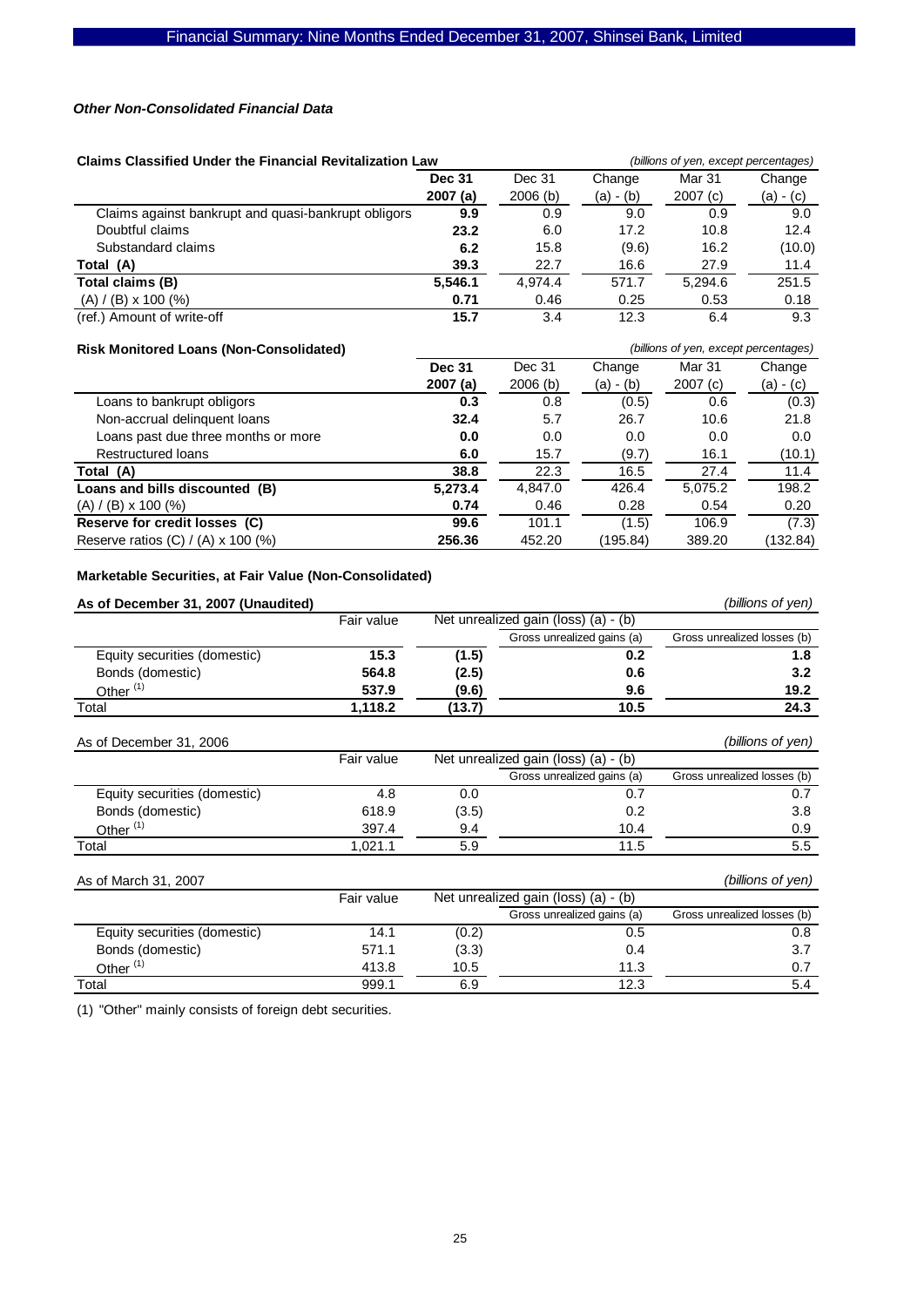## *Capital Adequacy Data (Non-Consolidated)*  (1)

|                               | (billions of yen, except percentages) |                |  |
|-------------------------------|---------------------------------------|----------------|--|
|                               | <b>Dec 31</b><br>2007                 | Mar 31<br>2007 |  |
| Basic items (Tier I)          | 811.8                                 | 813.6          |  |
| Supplementary items (Tier II) | 469.8                                 | 466.8          |  |
| Deduction                     | (84.0)                                | (86.8)         |  |
| Total capital                 | 1,197.6                               | 1,193.7        |  |
| Risk assets                   | 7,593.7                               | 6,351.0        |  |
| Capital adequacy ratio        | 15.77%                                | 18.79%         |  |
| Tier I capital ratio          | 10.69%                                | 12.81%         |  |

(1) Calculated by new standard (BaseI II, F-IRB)

Note 1: Non-consolidated total required capital is 406.8 billion yen as at December 31, 2007, and 361.3 billion yen as at March 31, 2007.

Note 2: Quarterly information is available in the Quarterly Data Book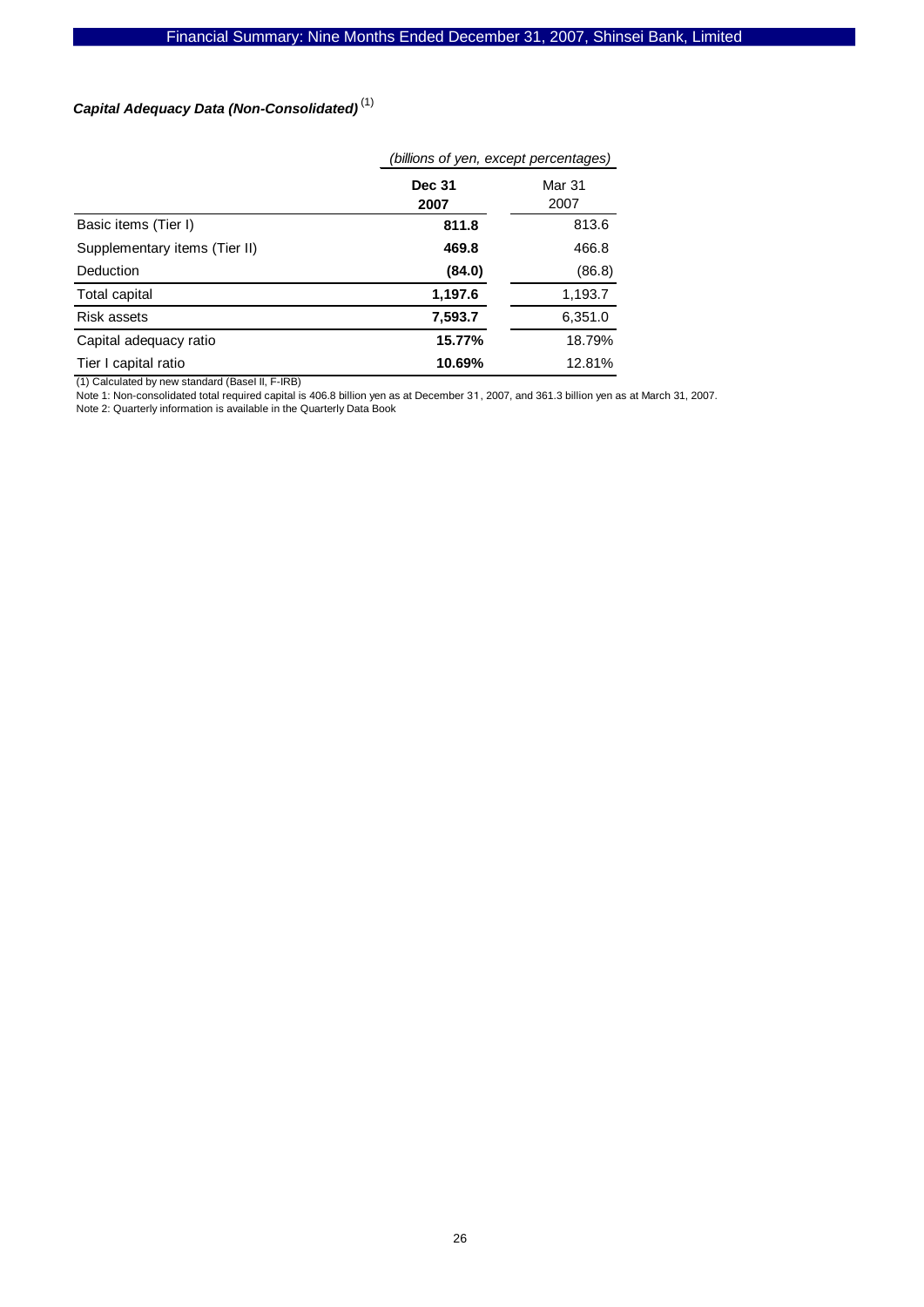## *Non-Consolidated Statements of Operations (Unaudited)*

|                                        |                      |                            |           |        | (millions of yen, except percentages) |  |  |
|----------------------------------------|----------------------|----------------------------|-----------|--------|---------------------------------------|--|--|
|                                        | 3Q                   | 3Q<br>(9 Months)<br>FY2006 | Change    |        |                                       |  |  |
|                                        | (9 Months)<br>FY2007 |                            | Amount    | %      | FY2006                                |  |  |
| Total interest income                  | 142,132              | 93,151                     | 48,981    | 52.6   | 129,046                               |  |  |
| Interest on loans and bills discounted | 82,254               | 52,386                     | 29,868    | 57.0   | 75,357                                |  |  |
| Interest and dividends on securities   | 49,590               | 30,971                     | 18,619    | 60.1   | 40,427                                |  |  |
| Other interest income                  | 10,288               | 9,792                      | 496       | 5.1    | 13,262                                |  |  |
| Fees and commissions income            | 20,921               | 21,054                     | (133)     | (0.6)  | 28,198                                |  |  |
| <b>Trading profits</b>                 | 6,185                | 12,584                     | (6, 399)  | (50.9) | 15,339                                |  |  |
| Other business income                  | 6,801                | 14,588                     | (7, 787)  | (53.4) | 18,661                                |  |  |
| Other ordinary income                  | 34.064               | 33,449                     | 615       | 1.8    | 40,787                                |  |  |
| <b>Ordinary income</b>                 | 210,106              | 174,827                    | 35,279    | 20.2   | 232,034                               |  |  |
| Total interest expenses                | 78,755               | 53,562                     | 25,193    | 47.0   | 77,534                                |  |  |
| Interest on deposits                   | 32,363               | 22,645                     | 9,718     | 42.9   | 33,276                                |  |  |
| Interest on debentures                 | 2,431                | 2,283                      | 148       | 6.5    | 3,009                                 |  |  |
| Other interest expenses                | 43,961               | 28,634                     | 15,327    | 53.5   | 41,247                                |  |  |
| Fees and commissions expenses          | 12,049               | 9,231                      | 2,818     | 30.5   | 13,164                                |  |  |
| <b>Trading losses</b>                  | 76                   | 382                        | (306)     | (80.1) | 436                                   |  |  |
| Other business expenses                | 5,510                | 5,938                      | (428)     | (7.2)  | 6,561                                 |  |  |
| General and administrative expenses    | 63,590               | 59,210                     | 4,380     | 7.4    | 77,865                                |  |  |
| Other ordinary expenses                | 7,337                | 7,250                      | 87        | 1.2    | 9,325                                 |  |  |
| <b>Ordinary expenses</b>               | 167,320              | 135,576                    | 31,744    | 23.4   | 184,888                               |  |  |
| Net ordinary income                    | 42,786               | 39,250                     | 3,536     | 9.0    | 47,146                                |  |  |
| Special gains                          | 1,149                | 21,719                     | (20, 570) | (94.7) | 14,385                                |  |  |
| Special losses                         | 27,817               | 505                        | 27,312    | 5408.3 | 116,546                               |  |  |
| Income (loss) before income taxes      | 16,118               | 60,465                     | (44, 347) | (73.3) | (55,015)                              |  |  |
| Income taxes (benefit)                 |                      |                            |           |        |                                       |  |  |
| Current                                | (8, 189)             | (2, 234)                   | (5,955)   | 266.6  | (2,779)                               |  |  |
| Deferred                               | 6,762                | (1, 150)                   | 7,912     |        | (10, 276)                             |  |  |
| Net income (loss)                      | 17,546               | 63,849                     | (46, 303) | (72.5) | (41,960)                              |  |  |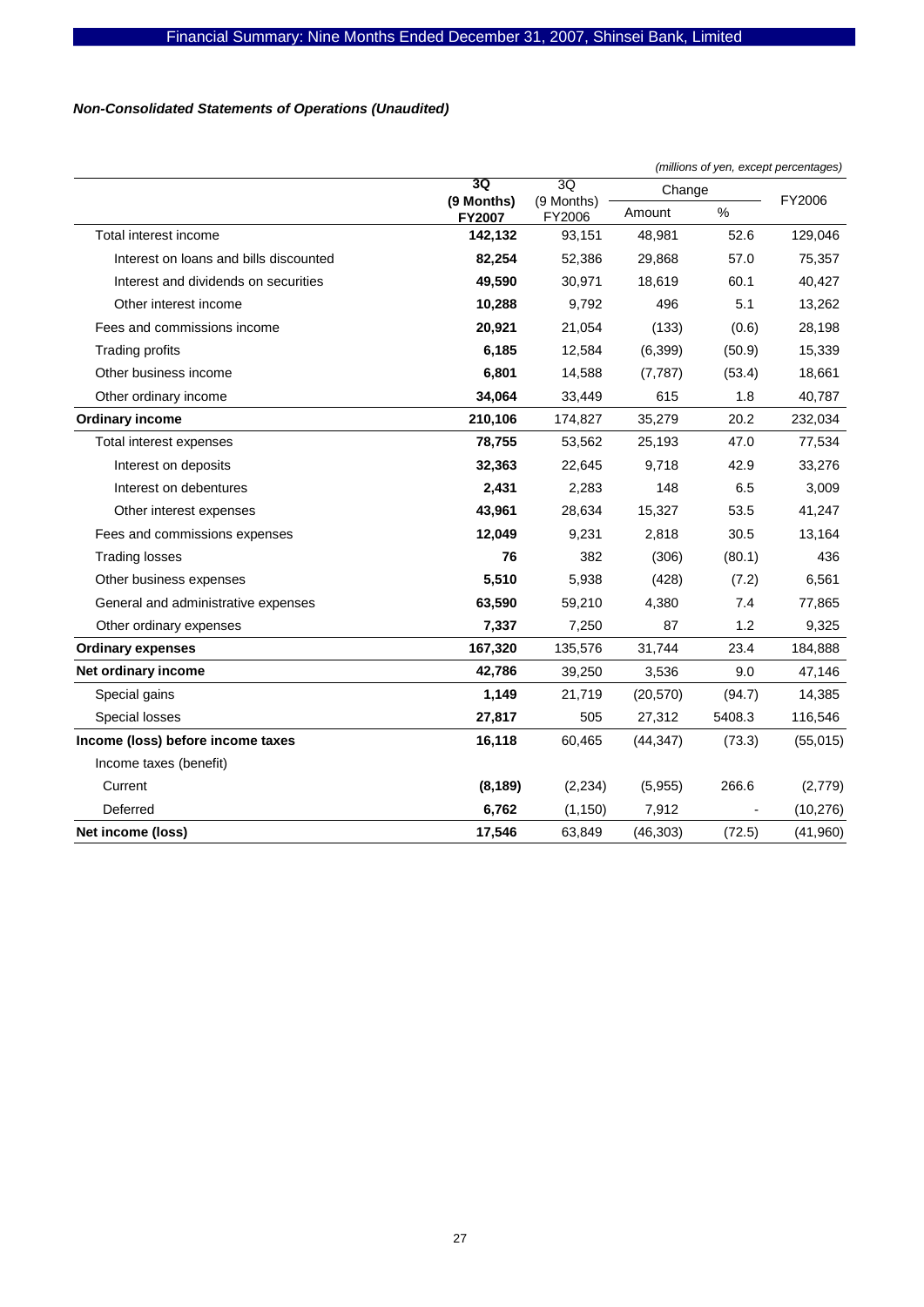## *Non-Consolidated Balance Sheets (Unaudited)*

## **Assets (Non-Consolidated)**

|                                                         |                       |                |               |                | (millions of yen) |
|---------------------------------------------------------|-----------------------|----------------|---------------|----------------|-------------------|
|                                                         | <b>Dec 31</b><br>2007 | Dec 31<br>2006 | Change<br>a-b | Mar 31<br>2007 | Change<br>a-c     |
|                                                         | a                     | b              | Amount        | с              | Amount            |
| < <assets>&gt;</assets>                                 |                       |                |               |                |                   |
| Cash and due from banks                                 | 161,933               | 235,033        | (73, 100)     | 190,003        | (28,070)          |
| Call loans                                              | 544,700               | 71,000         | 473,700       | 43,100         | 501,600           |
| Receivables under resale agreements                     | 3,500                 |                | 3,500         |                | 3,500             |
| Collateral related to securities borrowing transactions | 92,591                | 103,950        | (11, 359)     | 11,050         | 81,541            |
| Other monetary claims purchased                         | 151,073               | 68,052         | 83,021        | 69,856         | 81,217            |
| Trading assets                                          | 199,573               | 348,405        | (148, 832)    | 284,137        | (84, 564)         |
| Monetary assets held in trust                           | 625,394               | 690,641        | (65, 247)     | 687,346        | (61, 952)         |
| Securities                                              | 2,300,430             | 2,150,077      | 150,353       | 2,062,064      | 238,366           |
| Valuation allowance for investments                     |                       |                |               | (15,908)       | 15,908            |
| Loans and bills discounted                              | 5,273,457             | 4,847,065      | 426,392       | 5,075,281      | 198,176           |
| Foreign exchanges                                       | 18,813                | 10,735         | 8,078         | 15,047         | 3,766             |
| Other assets                                            | 429,738               | 284,173        | 145,565       | 325,654        | 104,084           |
| Premises and equipment                                  | 21,996                | 21,172         | 824           | 20,768         | 1,228             |
| Intangible assets                                       | 14,736                | 13,080         | 1,656         | 13,475         | 1,261             |
| Deferred issuance expenses for debentures               | 116                   | 107            | 9             | 103            | 13                |
| Deferred tax assets                                     | 28,630                | 26,715         | 1,915         | 35,559         | (6,929)           |
| Customers' liabilities for acceptances and guarantees   | 16,552                | 19,575         | (3,023)       | 18,357         | (1,805)           |
| Reserve for credit losses                               | (99, 660)             | (101, 146)     | 1,486         | (106, 977)     | 7,317             |
| <b>Total assets</b>                                     | 9,783,578             | 8,788,639      | 994,939       | 8,728,921      | 1,054,657         |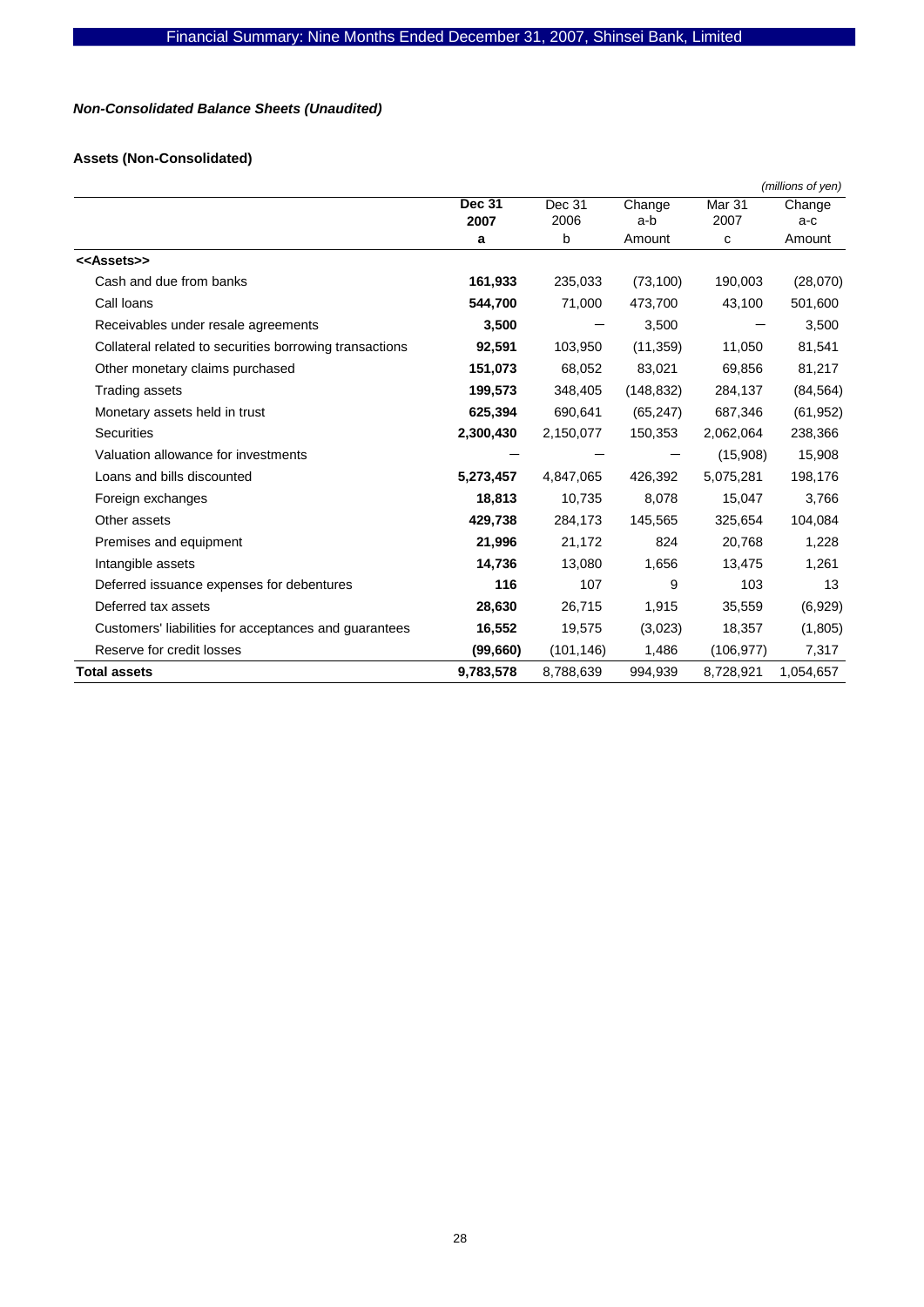## **Liabilities and Equity (Non-Consolidated)**

|                                                            |               |           |            |           | (millions of yen) |
|------------------------------------------------------------|---------------|-----------|------------|-----------|-------------------|
|                                                            | <b>Dec 31</b> | Dec 31    | Change     | Mar 31    | Change            |
|                                                            | 2007          | 2006      | a-b        | 2007      | a-c               |
| < <liabilities>&gt;</liabilities>                          | a             | b         | Amount     | с         | Amount            |
|                                                            |               |           |            |           |                   |
| Deposits                                                   | 5,300,862     | 4,807,982 | 492,880    | 4,991,263 | 309,599           |
| Negotiable certificates of deposit                         | 935,749       | 315,177   | 620,572    | 480,199   | 455,550           |
| <b>Debentures</b>                                          | 671,696       | 713,207   | (41, 511)  | 703,908   | (32, 212)         |
| Call money                                                 | 751,392       | 808,124   | (56, 732)  | 692,792   | 58,600            |
| Collateral related to securities lending transactions      | 157,671       | 180,818   | (23, 147)  | 8,333     | 149,338           |
| <b>Trading liabilities</b>                                 | 124,621       | 94,759    | 29,862     | 87,361    | 37,260            |
| Borrowed money                                             | 294,017       | 287,398   | 6,619      | 276,760   | 17,257            |
| Foreign exchanges                                          | 302           | 664       | (362)      | 397       | (95)              |
| Corporate bonds                                            | 561,083       | 561,238   | (155)      | 562,457   | (1, 374)          |
| Other liabilities                                          | 303,495       | 226,558   | 76,937     | 237,614   | 65,881            |
| Accrued employees' bonuses                                 | 8,506         | 8,027     | 479        | 9,850     | (1, 344)          |
| Reserve for retirement benefits                            | 348           | 154       | 194        | 756       | (408)             |
| Acceptances and guarantees                                 | 16,552        | 19,575    | (3,023)    | 18,357    | (1,805)           |
| <b>Total liabilities</b>                                   | 9,126,301     | 8,023,690 | 1,102,611  | 8,070,054 | 1,056,247         |
| < <equity>&gt;</equity>                                    |               |           |            |           |                   |
| Shareholders' equity:                                      |               |           |            |           |                   |
| Capital stock                                              | 451,296       | 451,296   |            | 451,296   |                   |
| Capital surplus                                            | 18,558        | 18,558    |            | 18,558    |                   |
| Additional paid-in capital                                 | 18,558        | 18,558    |            | 18,558    |                   |
| Retained earnings                                          | 281,618       | 372,954   | (91, 336)  | 267,144   | 14,474            |
| Legal reserve                                              | 9,880         | 9,266     | 614        | 9,266     | 614               |
| Other retained earnings                                    | 271,737       | 363,688   | (91, 951)  | 257,878   | 13,859            |
| Unappropriated retained earnings                           | 271,737       | 363,688   | (91, 951)  | 257,878   | 13,859            |
| Treasury stock, at cost                                    | (72, 556)     | (72, 559) | 3          | (72, 555) | (1)               |
| Total shareholders' equity                                 | 678,917       | 770,250   | (91, 333)  | 664,444   | 14,473            |
| Net unrealized gain (loss):                                |               |           |            |           |                   |
| Unrealized gain (loss) on available-for-sale securities    | (13, 421)     | 3,699     | (17, 120)  | 4,181     | (17,602)          |
| Deferred gain (loss) on derivatives under hedge accounting | (9,278)       | (9, 418)  | 140        | (10, 275) | 997               |
| Total net unrealized gain (loss)                           | (22, 699)     | (5,718)   | (16, 981)  | (6,094)   | (16, 605)         |
| Stock acquisition rights                                   | 1,060         | 417       | 643        | 517       | 543               |
| <b>Total equity</b>                                        | 657,277       | 764,948   | (107, 671) | 658,866   | (1,589)           |
| <b>Total liabilities and equity</b>                        | 9,783,578     | 8,788,639 | 994,939    | 8,728,921 | 1,054,657         |